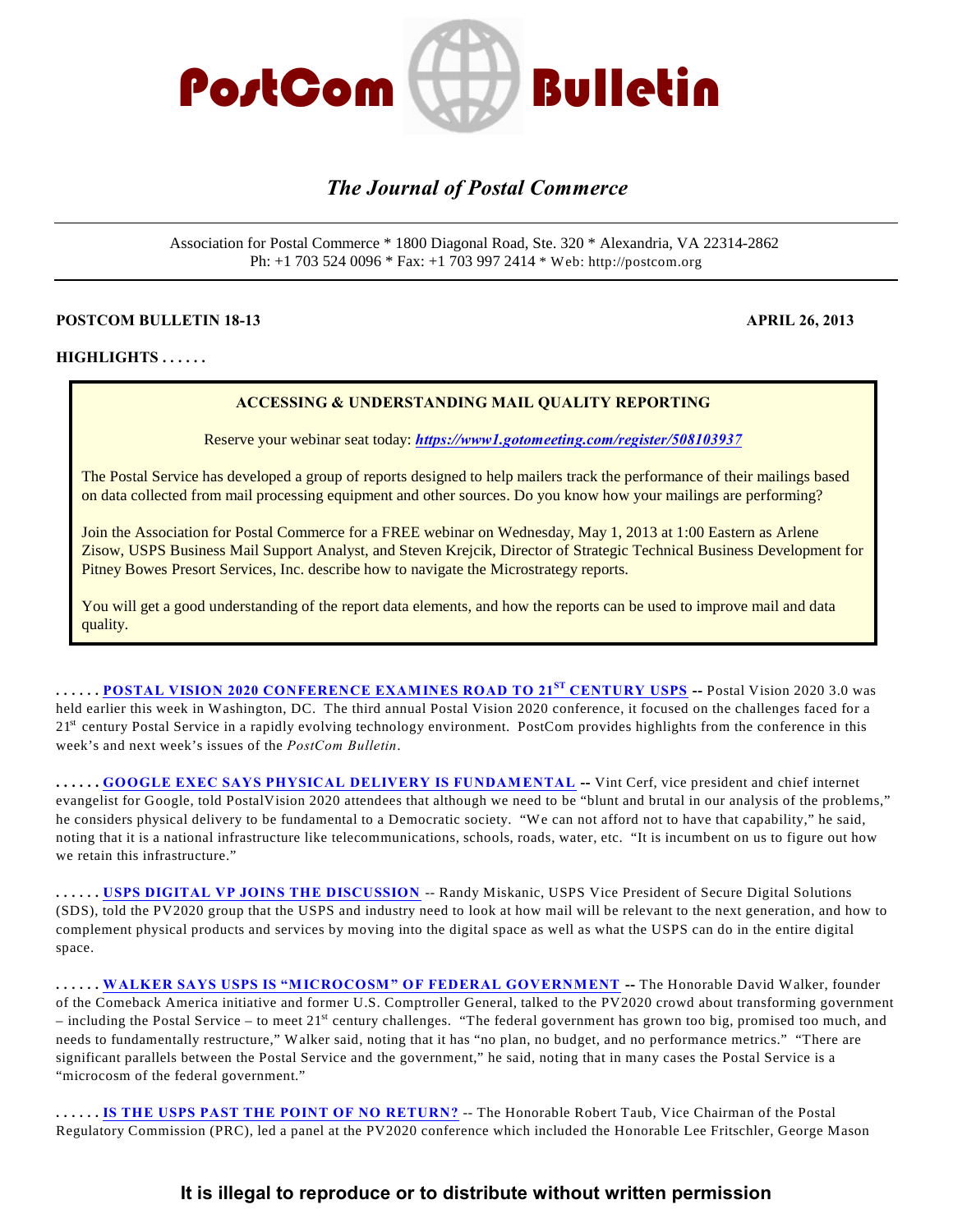#### **HIGHLIGHTS (cont.) . . . . .**

University; Fred Rolando, President of the National Association of Letter Carriers (NALC); and Nye Stevens, formerly from Congressional Research Services. When asked if the USPS is "past the point of return," the panel members said no.

**. . . . . . [USPS IG ON DIGITAL CHANGE](#page-5-0)** -- David Williams, USPS Inspector General (IG), told the PV2020 audience that this is a "period of amazing change," and said we need to figure out how to respond to that in terms of our postal system and businesses. Williams said the union of smart devices and social networking make the need to physically transport lots of messages undesirable. Technology and print are rediscovering each other, he said, in relationships such as smart devices and QR codes, geofencing, hybrid and reverse hybrid.

**. . . . . . [CARPER SAYS POSTAL REFORM BILL COMING](#page-6-0) --** Senator Tom Carper, Chairman of the Senate Homeland Security and Governmental Affairs Committee, told the PV2020 group that the Senate is working to develop "some agreement on common principles on which postal legislation could be drawn," and hopes to have something soon. He said he would like to do it as a bipartisan bill and have the House develop its own bill, then be able to introduce it next month and hold hearings next month. He said hearings are needed so that others don't stop the progress of the legislation by saying that correct procedure was not followed in that it is a different bill and therefore needs hearing. He said that he would like to have a bill on the President's desk by the July 4 recess, or if that does not happen, by the August recess.

**. . . . . . [OIG/INFOTRENDS TO RELEASE STUDY ON WHAT AMERICANS WANT](#page-6-1)** -- The USPS' Office of the Inspector General (OIG) and InfoTrends by the end of May will publish a study titled "What America Wants and Needs from the U.S. Postal Service," InfoTrends associate director Matt Swain told the PV2020 audience.

**...... [THE PV2020 IDEA LAB](#page-7-0)** -- Over the course of the two-day conference, lots of ideas and thoughts on possible postal-digital initiatives were tossed out in formal presentations as well as in informal discussions. Here are just some of the thoughts generated in the PostalVision 2020 "Idea Lab."

**. . . . . . [ROLANDO AT POSTALVISION 2020](#page-2-0) --** At Wednesday's session of PostalVision 2020, NALC President Fredric Rolando explained in persuasive -- and un-rebutted -- terms why going to five-day mail delivery is neither warranted nor wise, and would in fact be destructive. The factor accounting for almost all of the Postal Service's red ink, Rolando told the audience at the L'Enfant Plaza Hotel in Washington D.C., is the congressional mandate to pre-fund future retiree health benefits for the next 75 years and do so within a decade, a requirement faced by no other agency or company in America.

**. . . . . . [USPS RELEASES UPDATED FIVE-YEAR PLAN](#page-2-0)** -- The U.S. Postal Service has updated is five-year plan to reflect the current business environment and political pressures it is facing. The plan is designed to communicate to key stakeholders the vital role that the USPS plays in the U.S. economy. The USPS said that the plan provides ". . . important solutions required to return the Postal Service to financial and operational viability and self-sufficiency. It believes that all elements of the plan must be implemented to provide long-term financial stability.

**. . . . . . [NEW POSTAL INCENTIVE COULD BACKFIRE FOR MAILERS](#page-9-0)** -- According to postal commenter, Dead Tree Edition, "Mailers should beware of postal officials bearing gifts. The U.S. Postal Service announced a few days ago a "Technology Credit" of up to \$5,000 for mailers who use Full-Service Intelligent Mail Barcodes. But if the Postal Service gets its way, the one-time credit would result in a permanent and ultimately far more expensive price increase for senders of First Class, Standard, Periodicals, and Bound Printed Matter mail. And it would set a precedent for similar efforts to circumvent the inflation-based price cap on most postal rates."

**. . . . . . [POSTAL-DIGITAL WEEK CONTINUES WITH IDEALLIANCE MEETING](#page-2-0) --** The postal-digital discussions continued this week in a separate meeting run by the IDEAlliance which followed on after Postal Vision 2020 (see article above). The IDEAlliance on April 26, 2013, held its first "Postal-Digital Summit." Where the topics and discussions at PostalVision 2020 largely addressed policy issues as well as innovations, the IDEAlliance sessions delved deeper into the nuts and bolts of existing and future digital technical specifications used by the USPS and industry.

**. . . . . . [POSTAL NOTES](#page-10-0)** – PostCom submits refund comments to the USPS. PMG speaks at National Press Club. Senator Carper reaches out to Chairman Goldway. President nominates former Northrup Grumman exec as USPS Governor. USPS delays FCM tracer market test. PMG addresses full-service IMb In letter to industry. DeFazio and Sanders introduce postal bills. USPS renews FedEx air network contract. FedEx launches "FedEx Delivery Manager." Armstrong faces suit from DOJ. Mail or email? What's a marketer to do? NALC Members discuss future of Postal Service. Letter carriers to launch food drive. Direct mail is dead, long live direct mail! Paperless Post defies digital strategy with crane. PRC approves changes to International Commercial Plus pricing. UPS announces earnings.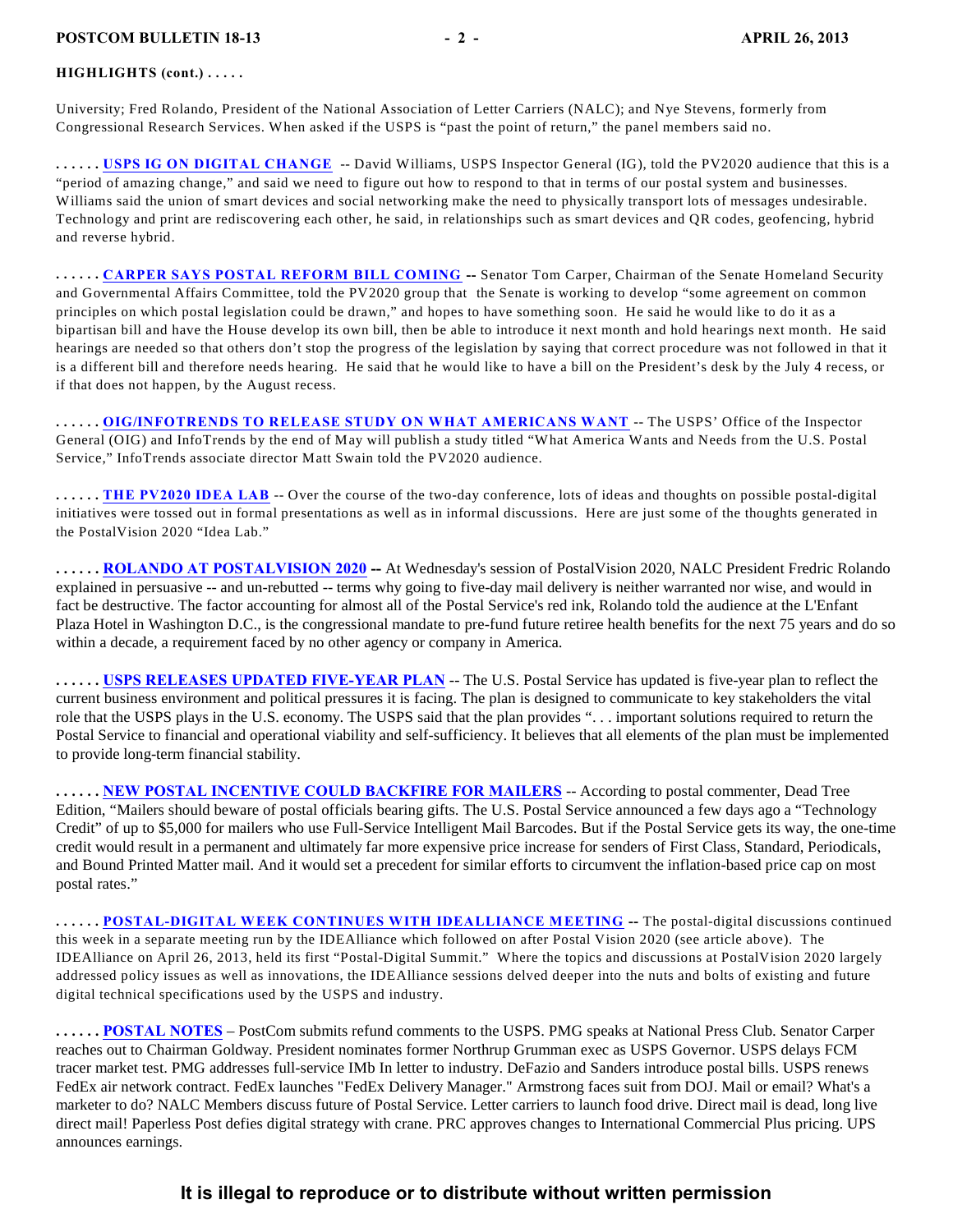- **. . . . . . [FEDERAL REGISTER](#page-14-0)** -- Updates from the Federal Register that affect the mailing industry.
- **. . . . . . [DMM ADVISORY](#page-2-2)** -- Updates from the Domestic Mail Manual.
- **. . . . . . [OFFICE OF INSPECTOR GENERAL UPDATE](#page-2-2)** -- An update from the USPS Office of Inspector General.

#### **. . . . . . [POSTAL PREVIEWS](#page-20-0)**

#### **Folded Self-Mailers: Review Your Understanding**

\_\_\_\_\_\_\_\_\_\_\_\_\_\_\_\_\_\_\_\_\_\_\_\_\_\_\_\_\_\_\_\_\_\_\_\_\_\_\_\_\_\_\_\_\_\_\_\_\_\_\_\_\_\_\_\_\_\_\_\_\_\_\_\_\_\_\_\_\_\_\_\_\_\_\_\_\_\_\_\_\_\_\_\_\_\_\_\_\_\_\_\_\_\_\_\_\_\_\_\_\_\_\_\_\_\_\_

Reserve your Webinar seat now at: *<https://www1.gotomeeting.com/register/147180689>*

We've had several months to integrate the Folded Self-Mailer regulations into our mailing programs, yet there may still be some questions. What paper weight do I use? What's this about panels... and which one should be addressed? What size? Can I still use glue? You can get answers and/or clarifications as you join the Association for Postal Commerce for a FREE webinar on Tuesday, May 7, 2013 at 1:00pm Eastern as Christine Simone, USPS HQ Business Programs Specialist and Craig Vance, USPS HQ Operations Integration & Support, review the regulations: including how to fold, address, and seal Folded Self-Mailers and Un-enveloped Mailpieces. Title: Folded Self-Mailers: Review Your Understanding Date: Tuesday, May 7, 2013 Time: 1:00 PM - 2:00 PM EDT After registering you will receive a confirmation email containing information about joining the Webinar.

# <span id="page-2-0"></span>**POSTAL VISION 2020 CONFERENCE EXAMINES ROAD TO 21<sup>ST</sup> CENTURY USPS**

Postal Vision 2020 3.0 was held earlier this week in Washington, DC. The third annual Postal Vision 2020 conference, it focused on the challenges faced for a  $21<sup>st</sup>$  century Postal Service in a rapidly evolving technology environment.

John Callan, Managing Director, Ursa Major Associates, and the visionary behind the creation of the PostalVision 2020 conference, said the initiative is a non-partisan collaborative effort designed to be deliberately provocative, look at disparate opinions and new ideas, and help position America for the new millennium. The first PV2020 conference, held in 2011, focused on the theme of "What Would Google Do?" in terms of postal and digital; and the second conference, held last year, focused on "Platform Possibilities."

"Disruptive innovation is nothing new," Callan said in kicking off the conference, noting that "adaptation and transition are essentials." The  $21<sup>st</sup>$  century postal challenge is unprecedented and existential, he said, including a technology-driven digital disruptive innovation, unrelenting decline of the USPS' core product, a cash crisis, no taxpayer support, an unspecified by law universal service obligation, and questions on future needs from the postal system. "It's our problem," he told the PV2020 audience, noting that currently little support is being seen from Congress.

Conference attendees included commercial and consumer postal customers; representatives from the USPS and postal policy influencers/regulators including the PRC, GAO, OIG and NAPA; third party service providers and suppliers; postal labor unions; consultant, analysts, and scholars; innovators and entrepreneurs; legislators and press representatives. Featured speakers included Senator Tom Carper, Chairman, Senate Homeland Security and Governmental Affairs Committee; the Honorable David M. Walker, founder/CEO of the Comeback America Initiative and former US Comptroller General; Vint Cerf, Vice President and Chief Internet Evangelist, Google; Randy Miskanic, USPS Vice President of Secure Digital Solutions; and a long list of notable panelists and speakers.

The conference was sponsored by Pitney Bowes, the Escher Group, the Smithsonian National Postal Museum, DHL Global Mail, GrayHair Advisors, and IMS, inc. with support from a variety of associations including The Association of Postal Commerce (PostCom), the Association of Marketing Service Providers (AMSP, formerly MFSA), the Global Address Data Association (GADA), the Parcel Shippers Association (PSA), the National Association of Presort Mailers (NAPM), the American Catalog Mailers Association (ACMA), and the International Mailers Advisory Group (IMAG). Highlights from the conference are presented below.

#### <span id="page-2-1"></span>**GOOGLE EXEC SAYS PHYSICAL DELIVERY IS FUNDAMENTAL**

<span id="page-2-2"></span>Vint Cerf, vice president and chief internet evangelist for Google, told PostalVision 2020 attendees that although we need to be "blunt and brutal in our analysis of the problems," he considers physical delivery to be fundamental to a Democratic society. "We can not afford not to have that capability," he said, noting that it is a national infrastructure like telecommunications, schools, roads, water, etc. "It is incumbent on us to figure out how we retain this infrastructure," Cerf told the audience, noting that his personal frustrations about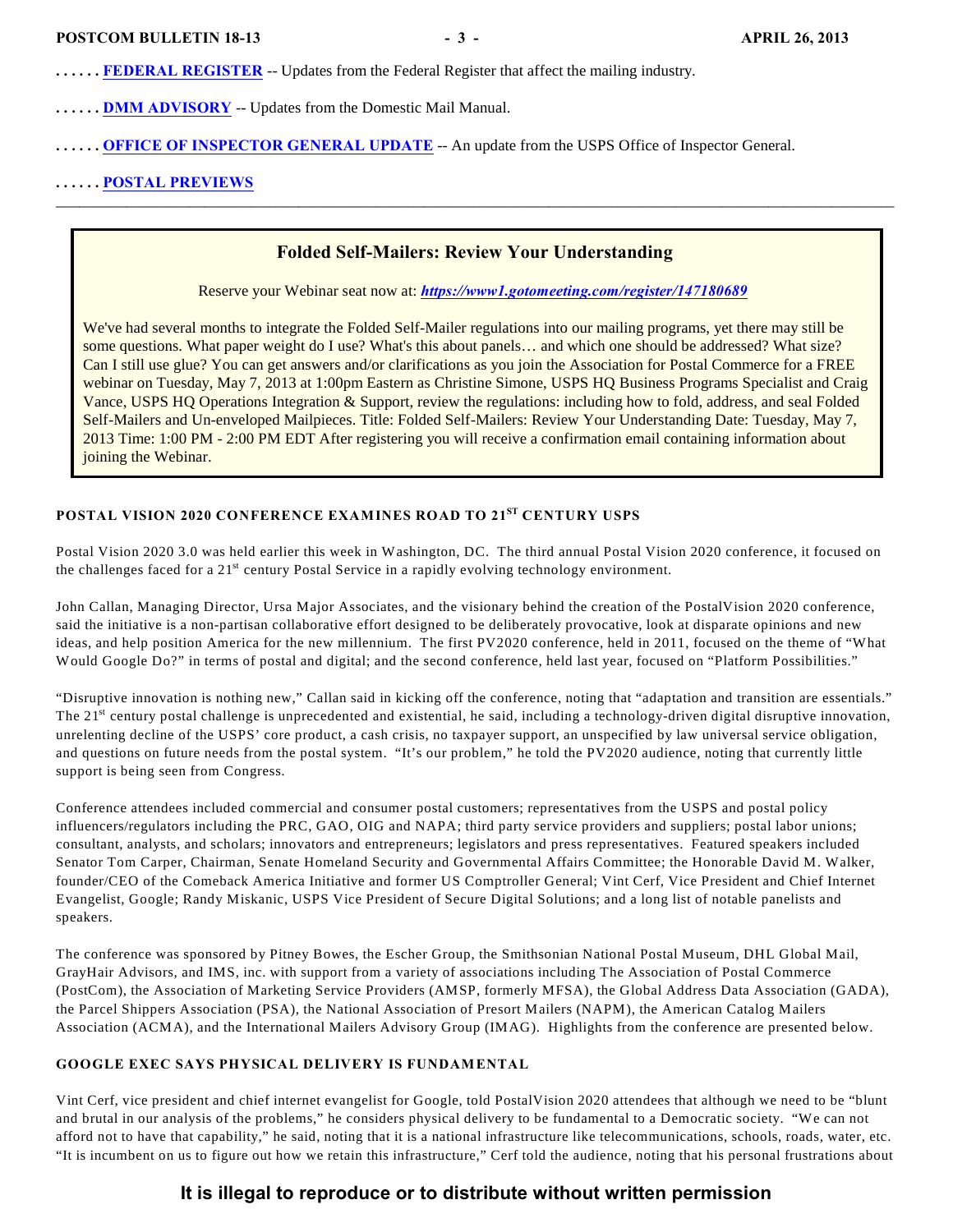#### **POSTCOM BULLETIN 18-13** - 4 - APRIL 26, 2013

the way the Postal Service is treated are echoed and exacerbated by others. "It is being treated like the private sector," he said, "but forced to operate according to the electoral aspirations of Congress." "Congress is ignoring or exacerbating the problems," Cerf said, "and we need to challenge them to get serious."

The Google executive said that the Postal Service does a great job with physical delivery. "Their quality is extraordinary," he said, "and we may have taken that for granted." He said that no matter how well we do with electronic communications, if a letter is destroyed it would be hard to get it re-transmitted.

Cerf discussed recent technology developments, noting that there are areas the USPS could explore if permitted. He said that in the online world, mobility is a big area. He predicted that by 2020 80% of the world's population will be online, but not 100%. Some examples of emerging technologies include internet-enabled picture frame devices which go to a web site and download images, then cycle through them to display allow families with digital cameras to take photos, upload them to the web site, then share photos which are fed back into the picture frame devices to other family members. Internet-enabled light bulbs are another technology innovation, Cerf noted. He said there are theories that we should internet-enable all the entertainment boxes and use phones to control appliances. "As soon as you do that," he said, "you create opportunities for third parties to offer services if they can reach those entertainment devices." "There are opportunities for new business every time you create new platforms, standards, or interfaces," he told the PV2020 audience.

Cerf said that Google glasses are another example of future technology. He gave the analogy that two people – one deaf Englishspeaking person and one blind German-speaking person – could communicate through technology like Google glasses which have a camera, display, and audio. The glasses could pick up and translate the German into English to play back to the deaf person and it could also video the sign language from the deaf person and translate it into English and then German. Cerf said the interpretation of sign language via computer is still a challenge, but the rest is very feasible.

"The Postal Service is unique," Cerf said, "in that they can touch every residence and business once a day." He said that the idea of using the Postal Service for official government agency communications through email as well as hardcopy mail is an idea that should be explored. "Why not have official electronic addresses as well," he said, noting that the .post top level domain has not really been exercised. Cerf said the Postal Service also could help validate and provide authentication capabilities. The notion of the post office as a secure place you could go for signature services is also something that should be explored, he said. "We should take advantage of the physical presence of the Postal Service and elaborate on that," he said.

"Our job is twofold," Cerf told the PV2020 audience, "to get creative about what we can do to retain, maintain and enhance the Postal Service, and to be relentless in drawing attention to Congress that this infrastructure must not be lost."

#### <span id="page-3-0"></span>**USPS DIGITAL VP JOINS THE DISCUSSION**

Randy Miskanic, USPS Vice President of Secure Digital Solutions (SDS), told the PV2020 group that his group has been in "listening versus talking mode" during its first two months, and noted that the PV2020 conference presents a "great opportunity to listen." Miskanic said that the USPS and industry need to look at how mail will be relevant to the next generation, and how to complement physical products and services by moving into the digital space as well as what the USPS can do in the entire digital space.

Miskanic said that people have asked why the USPS would put a law enforcement person such as himself in the Secure Digital Solutions innovation space. "From my perspective," he said, "we are leading with security, privacy and trust – our value add behind our USPS brand." "We feel strongly that having that core, we can let consumers dictate our product offerings," he told the PV2020 audience, noting that the USPS wants to develop a platform open to share and leverage across the industry. "The USPS is not necessarily a technology innovator," he said, "so the model is core to our success." "Open source standards we could define, govern, and enforce so all of us have success in the digital space," he said. "Our strategy remains under development," Miskanic told the group, "but there is opportunity to have dialogue as we move forward."

The USPS digital chief said the USPS needs to have a vision for the next few years in terms of initiatives it could explore under its existing legislative framework. "We want to develop a platform," he said, "and we are listening." He said the USPS can leverage its attributes of public trust, enabling private and secure information exchange as it moves from the physical to the digital space. The USPS needs to look at how to leverage its physical assets as well, Miskanic said, noting that the USPS brings significant value in its last mile delivery, as well as 36,000 physical touch points where it could add significant value in digital identity and authentication services.

The USPS has decades of experience dealing with all types of fraud enforcement in the physical mail domain, Miskanic said, and many of the threats that have impacted consumers for years have now moved into the digital domain. The USPS could help address gaps in security and privacy in the digital domain, he said, noting the USPS has one of the largest IT infrastructures in the world. "There are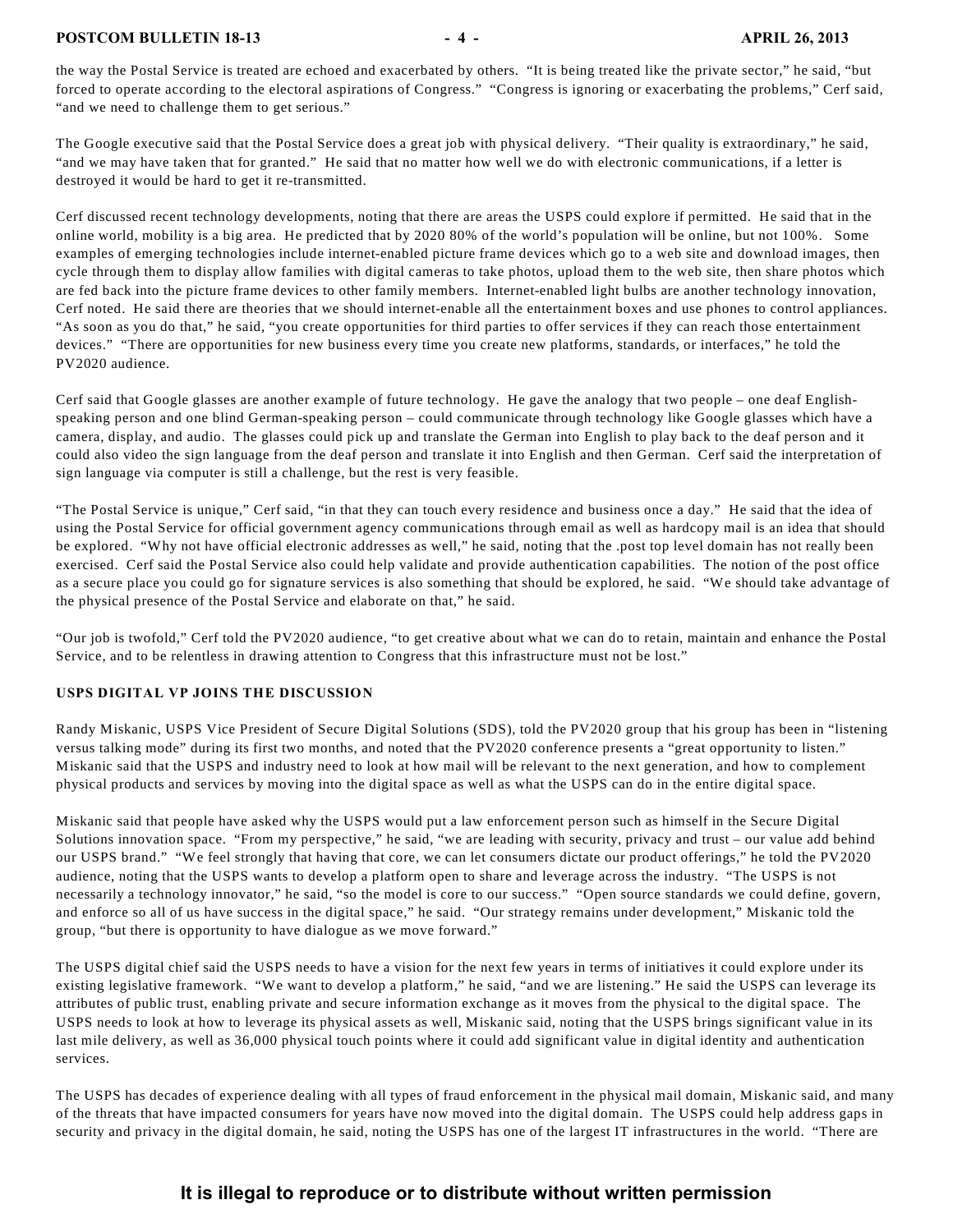#### **POSTCOM BULLETIN 18-13** - 5 - APRIL 26, 2013

some commonalities in these communication channels," Miskanic said, "with users needing to understand their communications are secure, delivered unopened, and that the contents remain confidential."

In the area of credentialing/authentication, Miskanic said the USPS has two initiatives it is working on, as previously announced, which include its MyPost pilot – a secure, authenticated space to access USPS services, and the Anonymous Broker service the USPS will manage under the government FCCX (Federal Cloud Credential Exchange) initiative, which he said should come to pilot in the next 4-6 months with a group of federal agencies. In the secure messaging arena, Miskanic noted that the USPS' EPM (Electronic Postmark Service) is protected by law today, and used to verify the authenticity of a document or file sent electronically as of a specific point in time.

Miskanic also noted that the USPS about 3 weeks ago acquired the .post domain for the USPS. He said the USPS has no deployment strategy yet, but understands the value. He noted that there are foreign posts that are much more progressive than the USPS in the digital arena, and said that perhaps the best thing would be to move forward globally with a collective vision through the Universal Postal Union (UPU).

The USPS digital chief said that he expects at next year's Postal Vision 2020 conference, the USPS will have more to show on these initiatives.

#### <span id="page-4-0"></span>**WALKER SAYS USPS IS "MICROCOSM" OF FEDERAL GOVERNMENT**

The Honorable David Walker, founder of the Comeback America initiative and former U.S. Comptroller General, talked to the PV2020 crowd about transforming government – including the Postal Service – to meet  $21^{st}$  century challenges. "The federal government has grown too big, promised too much, and needs to fundamentally restructure," Walker said, noting that it has "no plan, no budget, and no performance metrics." "There are significant parallels between the Postal Service and the government," he said, noting that in many cases the Postal Service is a "microcosm of the federal government."

Walker said both the USPS and federal government have models that need to be modernized to reflect  $21<sup>st</sup>$  century realities, both have large operating deficits and debt levels as well as huge unfunded obligations, both saw the issues they are now facing coming but did not adjust course, and both need to re-examine what they do, how they do it, who does it, and how they pay for it. He noted that as of the end of Fiscal Year 2012, the USPS had \$96.1 billion in total liabilities and unfunded retiree health benefit and pension liabilities, and the federal government had almost \$70 trillion in total liabilities and unfunded retiree health benefit and pension liabilities.

Reviewing the USPS' proposed business model changes, Walker noted that the USPS is not a corporation or a public company, and has fundamental differences in the way it operates. He said the USPS is supposed to be self-supporting but is not achieving that objective and is not expected to achieve it in the near term absent fundamental reforms.

Walker said the current USPS board, which he said is Congress under the USPS' current structure, "is attempting to micro-manage and that has to change." "Just because they have the ability to do something doesn't mean they should do it," he said. "Congress needs to help rather than hinder the USPS' efforts to reform," Walker told the PV2020 group. He also said the USPS Board of Governors "needs a leader and not lag actions on these issues." "Just because the GAO said Congress has the right to do what it did on 6- to 5 day delivery, that doesn't make it the right thing to do," he said.

Walker briefly reviewed the recent NAPA panel summary and recommendations, noting that the scope of the initiative was limited. He said the recommendations essentially expanded on USPS engaging in more public-private partner relationships. He said there were pros and cons to the NAPA-recommended concept and the paper points out a number of challenges that would need to be addressed.

"There has to be an effort to improve the USPS' liquidity in the short term," Walker told the PV2020 group, "including looking at its short term obligations with retiree health benefits funding." He said the benefits need to be funded over time, but the USPS should be made whole in regard to its overpayments.

In response to the question of what industry can do to help the USPS' situation, Walker said that Congress should be encouraged to move on postal reform efforts and to strengthen the USPS Board of Governors to act more as a board of directors so that Congress is not acting in that capacity.

#### <span id="page-4-1"></span>**IS THE USPS PAST THE POINT OF NO RETURN?**

The Honorable Robert Taub, Vice Chairman of the Postal Regulatory Commission (PRC), led a panel at the PV2020 conference which included the Honorable Lee Fritschler, George Mason University; Fred Rolando, President of the National Association of Letter Carriers (NALC); and Nye Stevens, formerly from Congressional Research Services.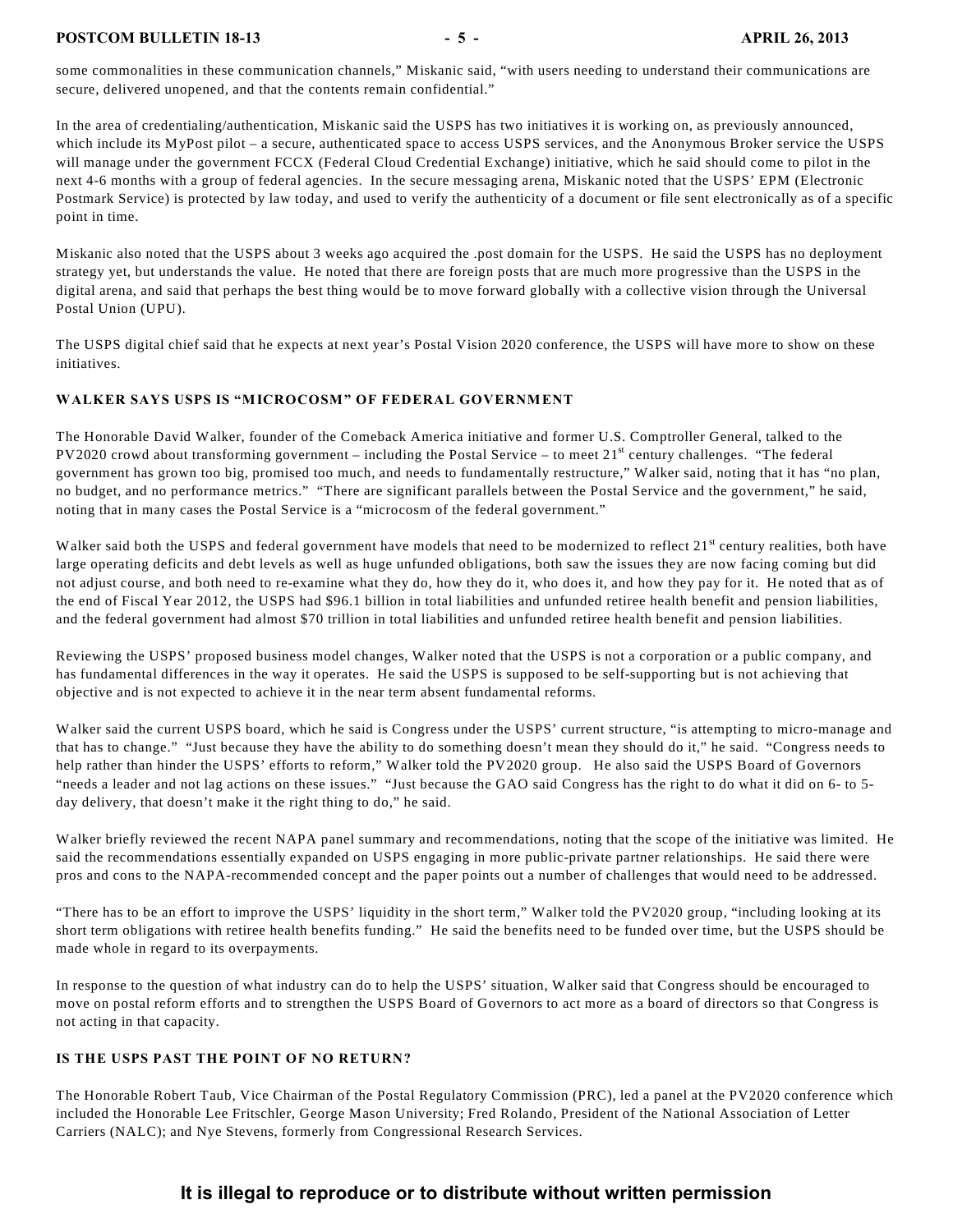#### **POSTCOM BULLETIN 18-13** - 6 - **6 - APRIL 26, 2013**

When asked if the USPS is "past the point of return," the panel members said no. "It's important to understand the USPS has a great future," said Rolando, "people have changed the way they use the mail, the way they are shopping, but the USPS just needs to adjust to that." "The future of e-commerce is unlimited," he said, "it's important to change the conversation from the USPS' losses because it does not lose that money delivering the mail." Rolando noted the USPS made \$100 million in its last quarter and said the USPS is the "richest broke company I've ever herd of." He noted that the USPS has surpluses in its retiree health benefits pre-funding where most others have no pre-funding.

Fritschler said the USPS has not gone past the point of no return, but noted that the world has changed and postal policy has not since 1970. He said there is a huge question still unanswered in terms of the USPS' universal service obligation and what it means. "That doesn't exist in the law," he said, "it has never been very clear and there is no interest on the Hill in defining it."

Stevens said the day of a self-financed USPS are over. "We need to find a way of making a choice between a Postal Service that is self-financed and being a national infrastructure to provide other ancillary benefits to the public."

When asked whether just modifying the USPS' pension provisions would be enough to give it breathing room or whether more is needed, Fritschler said that instead of thinking of the Postal Service as a communication device when that part of its mailstream is disappearing, we need to think more of it as a "broadcast mechanism." He said 85-90% of what is delivered in the mail is advertising which puts the USPS in direct competition with other media such as radio, TV and internet advertising. "I think there will be a time when the public and mailers are confronted with the question of what the role of a government entity should be in broadcast," he said.

Rolando said the first step is for Congress to understand the ideology of what kind of Postal Service we want – one for the nation or one for corporate profit. He said the USPS provides a stable middle class workforce, which is a great asset. He said beyond fixing the pre-funding issues, Congress also should allow the labor unions and USPS to negotiate on health care reform. He also said the USPS should not be cutting back its network until its future mission is defined.

Stevens said the USPS would not likely be saved just by deferring the retiree health benefits funding. "The USPS has a very expensive workforce," he said. He noted that when looking at other activities the USPS could undertake, the fact that its workforce is more expensive than its competitors is a big drawback. Rolando said the cost of labor has gone down in the last few years at USPS and noted that all new carriers hired into the USPS are non-career with no health benefits and no retirement.

Fritschler said the USPS needs to be allowed room for innovation and entrepreneurship, and to be allowed to chase opportunities quickly. Nye said the USPS is "vastly over-regulated," by having the PRC, OIG, GAO and Congress involved.

In response to the question of what the USPS could do to deal with its challenges absent legislation, Stevens said the USPS has a plan and has put forth proposals but Congress stepped in and the USPS may have backed off. He said the USPS should follow through on some of its own ideas, such as shortening delivery days of the week and closing post offices. Rolando said the USPS should "stop with the slash and burn agenda," which he said has not been able to show savings. He said the studies on savings from 5-day delivery are contrary and said that Congress should start with USPS health care reform, where billions could be saved.

#### <span id="page-5-0"></span>**USPS IG ON DIGITAL CHANGE**

David Williams, USPS Inspector General (IG), told the PV2020 audience that this is a "period of amazing change," and said we need to figure out how to respond to that in terms of our postal system and businesses.

Williams said the union of smart devices and social networking make the need to physically transport lots of messages undesirable. Technology and print are rediscovering each other, he said, in relationships such as smart devices and QR codes, geofencing, hybrid and reverse hybrid.

"People have no idea how many government agencies there are and which pertain to their needs," Williams said, noting that government agency budgetary powers are shrinking and they will be losing front offices and collapsing into e-government. He said that post offices could support initiatives through digital platforms to restore the place of government agencies.

The world is becoming more customer-centric, Williams told the PV2020 crowd, which is redefining the way markets interact with customers. For instance, there is no easy way to redeem digital currency for cash, he said, but it is taking over. What if the post office was a place to redeem debit cards for cash and purchase one time debit card use? Twenty percent of the population is under-banked, he noted, and 8% has no bank, so they can't participate in today's world.

The speed of technology change is like danging tectonic plates, Williams said, with email and wall posts already being abandoned. "Where will it all settle, and how can we gather messages strewn across so many different media?" he asked. He said the "big data" is becoming the norm. "How do we know what is important and curate knowledge from the data tsunami," he asked.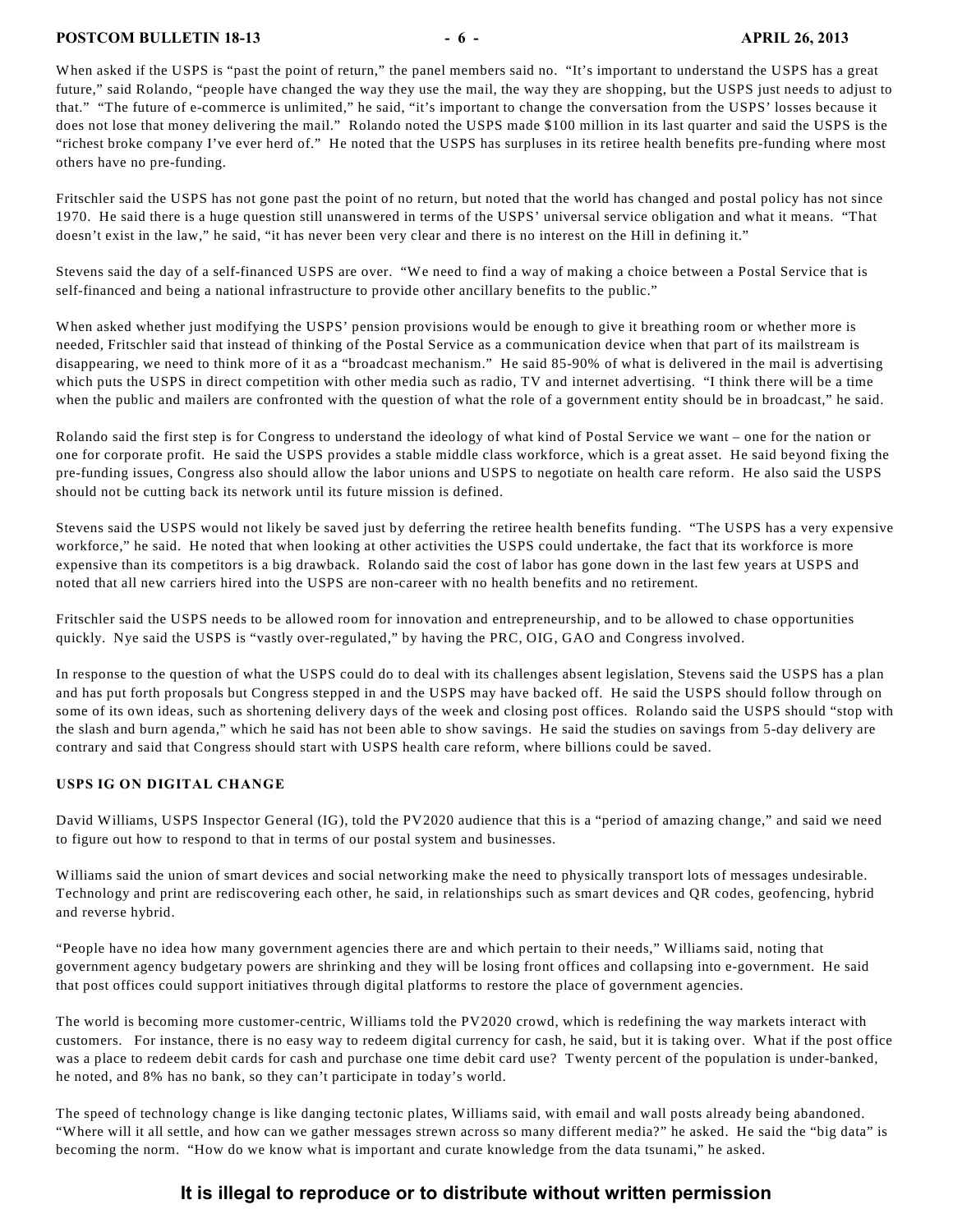#### **POSTCOM BULLETIN 18-13** - 7 - **POSTCOM BULLETIN 18-13**

Williams said that the "rise of the global grid" means we now have "buyers without borders," which puts world posts under pressure to position themselves correctly to pass by others, or stand still while others pass them. He said there are a few models that should be examined in terms of what would best position Americans or American commerce for the 21<sup>st</sup> century.

#### <span id="page-6-0"></span>**CARPER SAYS POSTAL REFORM BILL COMING**

Senator Tom Carper, Chairman of the Senate Homeland Security and Governmental Affairs Committee, told the PV2020 group that the USPS plays a key role in the U.S. economy because 7-8 million jobs in the U.S. are directly related to the postal industry and USPS. He said the Senate worked hard last year to come up with a postal bill, and passed a bipartisan bill in April, but noted that the House was not as successful. He noted that this year brings changes to the Senate and House committees working on postal issues, and new leadership. "There is a chance for us to try and figure out as a team where we want to go, and a chance to begin the conversation," which he said has been done.

Carper said the Senate is working to develop "some agreement on common principles on which postal legislation could be drawn," and hopes to have something soon. He said he would like to do it as a bipartisan bill and have the House develop its own bill, then be able to introduce it next month and hold hearings next month. He said hearings are needed so that others don't stop the progress of the legislation by saying that correct procedure was not followed in that it is a different bill and therefore needs hearing. He said that he would like to have a bill on the President's desk by the July 4 recess, or if that does not happen, by the August recess.

Making an analogy between the USPS and the auto industry, Carper said the USPS had huge market share but now all that has changed. "The USPS needs to right-size its enterprise and we need to help them," he said. He said some members are uneasy about having rural post offices close or mail processing centers with hundreds of jobs shut down, so figuring out how to allow the USPS to right-size may take awhile but can get done. "We don't have a choice," he told the PV2020 audience.

Carper said the Senate legislation provides a roadmap that may not go all the way to the end, but gives a good start. He said there is "broad agreement that the USPS has overpaid into FERS and should be able to get that money back," which he said the USPS should use to incent some of its employees to retire to bring down its head count in a humane way and then pay down some of its debt.

On the topic of 5-day delivery, Carper said that the Senate bill last year had allowed the change two years from the date of enactment, and the House wanted to make the change immediately, so perhaps a compromise between 24 months and 0 months is in order.

Noting that then-President Bush said the only way he would sign a postal reform bill in 2006 was if something dramatic was done with the pre-funding, Carper said the change is one of the reasons why the USPS is struggling. He suggested the pre-funding schedule could be changed and amortized over 40 years or some other period.

Carper said the USPS has to "find ways to use its distribution network to create unique value," and suggested that it could deliver wine and beer, or charge more to deliver Standard Mail at a time it is worth more (like in time for a retail sale), which he said the retailer would pay more for.

In response to the question of what the USPS should be allowed to do on the digital front, Carper said the Senate focuses on innovation in its bill. He said they have "called for someone at the USPS to be in charge of innovation, and we need to get out of their way." He said he likes the idea of doing roundtable informal hearings with innovators and digital thinkers to foster innovation. "We need to get this done," Carper said, "urge your colleagues not to be rubber stamp but be part of a positive process." "This problem can be solved," he said, "and we need to do it."

#### <span id="page-6-1"></span>**OIG/INFOTRENDS TO RELEASE STUDY ON WHAT AMERICANS WANT**

The USPS' Office of the Inspector General (OIG) and InfoTrends by the end of May will publish a study titled "What America Wants and Needs from the U.S. Postal Service," InfoTrends associate director Matt Swain told the PV2020 audience. "A lot of voices are being heard in the discussion," he said, "but what is largely missing is the voice of the American public." The OIG study is designed to better understand what role the USPS could play in the future and how Americans view the Postal Service. Swain shared some early results with the PV2020 group.

Swain said the study sample is comprised of 5,000 internet-connected Americans aged 18+, aligning with the distribution of U.S. Census for age, gender, and region of the country. He acknowledged that the study methodology introduces a skew in that it likely excludes higher numbers of rural and lower income Americans.

The study results show that many Americans are misinformed as to how the USPS is funded, Swain reported, with 35.1% thinking the USPS is fully funded by tax dollars, 41.9% thinking it is partially-funded by tax dollars, and 23.0% thinking it is self-funded, receiving no tax dollars. Older Americans are most likely to think that the USPS is self-funded, he reported.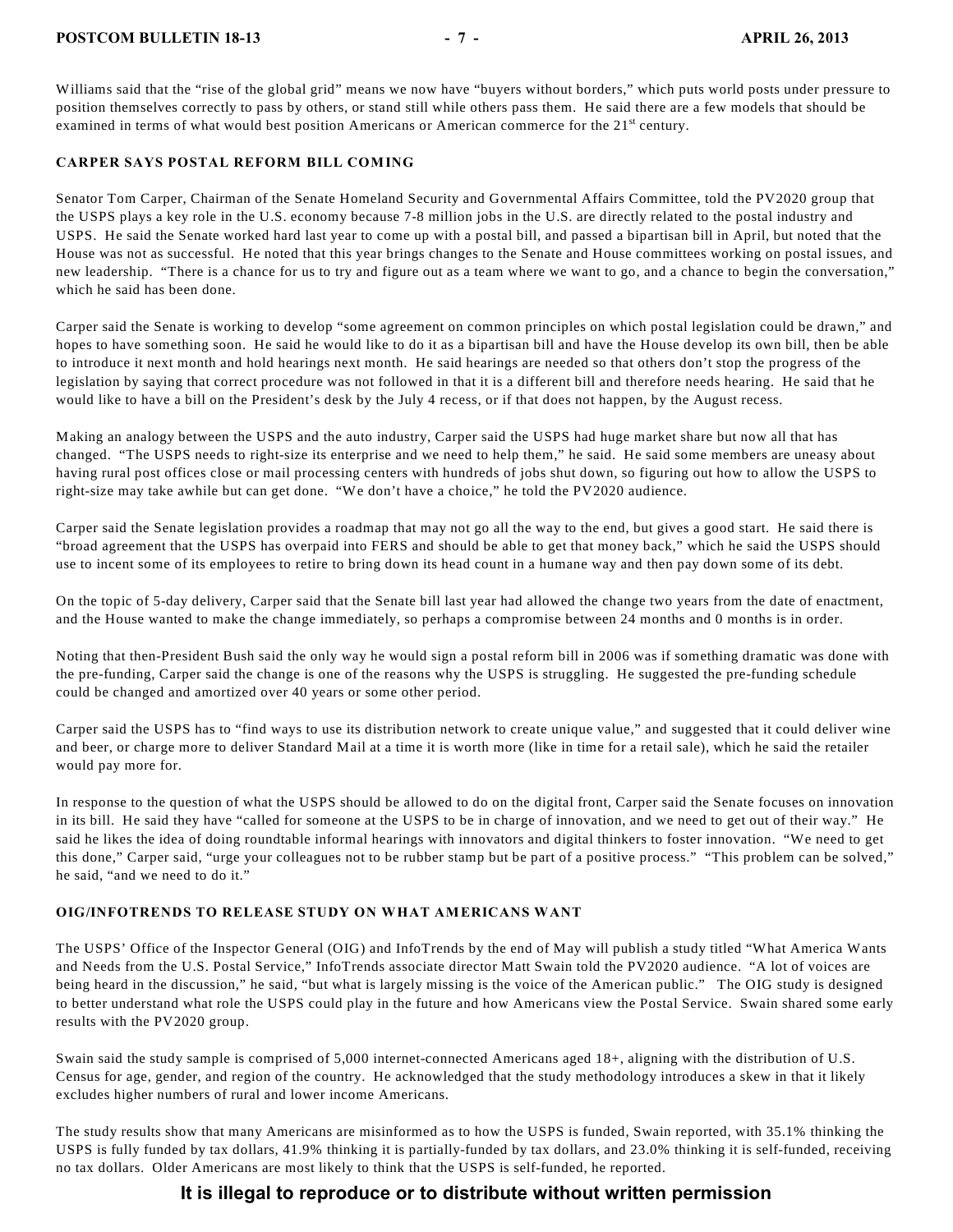The study next asked about the USPS' universal service obligation in terms of whether respondents felt that despite its current financial problems, the USPS should continue to serve all areas of the country even when it is not profitable. Those who think the USPS is selffunded were most likely to say that the USPS should be continued to be required to provide universal service. "The results support the theme that regardless of who is paying for it," Swain said, "it is important to Americans that universal service continues."

When asked whether it would have an impact on them if the USPS did not exist in 5 years, 48.7% of the respondents said it would have a significant impact; 30.8% said it would have a moderate impact; 15.4% said it would have a minor impact; and 5.1% said it would have no impact. Swain noted that 95% of the respondents said they would be impacted if the USPS did not exist in 5 years.

When asked which mail delivery method they would prefer, given the choice, 29.6% said all physical; 22.1% said mostly physical; 11.9% said half and half; 8.9% said mostly electronic; 21.5% said 'it depends;" 2.6% said all electronic; and 3.3% said they had no preference. The study shows that Americans' delivery preferences vary based on the content delivered, however, with 71.3% saying they would prefer personal mail be all physical delivery.

Survey respondents had mixed feelings about potential USPS cost reductions, Swain reported, with 48.2% supporting closing underutilized post offices, but only 57.9% of those indicating they would still be in favor of closing underutilized post offices if it meant their local post office would close. He said that study respondents did not support cost reduction efforts such as those that would: delay mail delivery, decrease Post Office hours, or reduce mail delivery to three days per week. Only 29.1% said they were ok with 5-days a week delivery, 74.0% opposed reducing post office hours; 70.3% opposed closing of sorting facilities if it meant 1-2 days delivery delay; and 74.0% opposed 3-days per week delivery service.

The study asked participants about additional services the USPS could explore, with 63.7% interested in renewing their driver's license at a post office; 58.0% interested in obtaining their permit/license at a post office; 41.1% interested in collecting their social security or other government benefits at a post office; 35.6% interested in paying a bill at a post office; and 29.6% interested in transferring money at a post office. Younger Americans are more open to new services from the USPS, Swain noted. Respondents are also interested in the Postal Service providing digital services, with younger respondents being most encouraging of growth in this direction, he said.

The study will be published on the OIG's web site by the end of May, Swain told the PV2020 group.

#### <span id="page-7-0"></span>**THE PV2020 IDEA LAB**

Over the course of the two-day conference, lots of ideas and thoughts on possible postal-digital initiatives were tossed out in formal presentations as well as in informal discussions. Here are just some of the thoughts generated in the PostalVision 2020 "Idea Lab."

- Each experience having to do with shipping, mail, courier, advertising could be digital. What role could the Postal Service play in that?
- C Instead of putting stamps on letters, what about something like EZ Pass where mail is entered without stamps but linked to an account to make paying postage easier. Why do you need to "Click," why not just "Ship?" Use the return address to circle back to the sender for postage collection. Copy models used in other industries to make it easier for the consumer.
- For passport services, take photos at all post offices where you can renew passports. Leverage the physical post office infrastructure for person services that cannot be digital. What else could the USPS do in that construct, sharing labor across multiple functions to defray costs and provide services for consumers?
- The USPS should explore extending its infrastructure to tie facility locations to be adjacent to warehousing operations for ecommerce companies.
- The USPS should explore offering a payment transaction service such as the post is doing in Kenya. With credit card transactions, fees are costing businesses several percent and there is inefficiency throughout the economy. There is opportunity for a lower-cost transaction system.
- The USPS should explore services for the international small business market, including: a service to provide reputation score of sellers; an international package movement coordination service using a consolidation facility to establish a presence in foreign countries; a micro warehousing service for small businesses; a promotional and shipping material distribution service; a customs clearance service to assist sellers in completing the customs clearance process (utilizing the stringent oversight within the USPS, pre-determined sellers could be assisted in moving their shipments of pre-approved products through customs faster); expanding its COD service to include international transactions; providing a regulatory compliance management service to include sending alerts or notifications to buyers and sellers, assistance to meet government guidelines and regulations, verification of the product as legal trade and assurance of good condition of the product being shipped;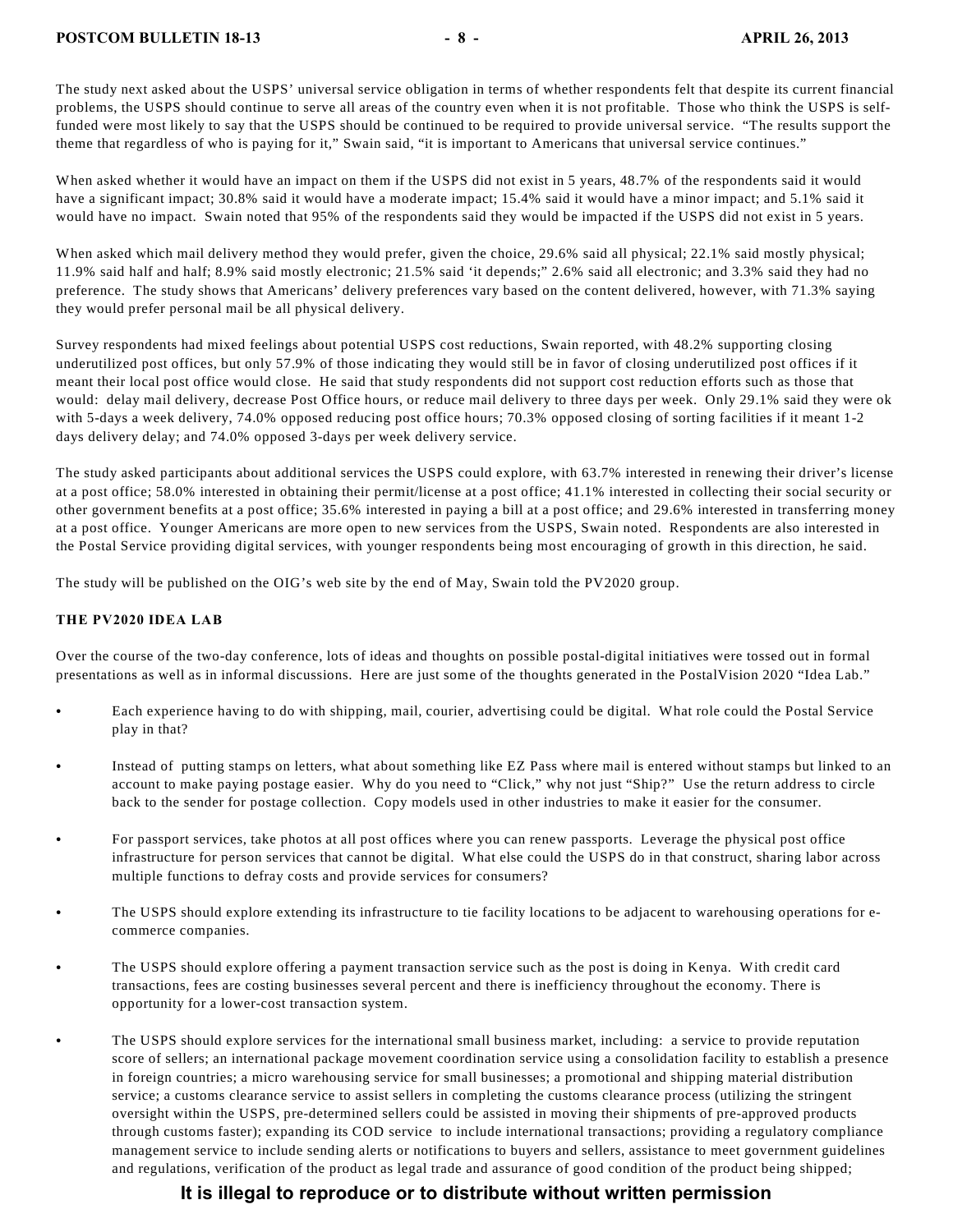expanding the USPS' customer service to provide additional services to small businesses, providing language-specific support to specific communities; enhancing current insurance coverage to provide more options to the buyer and seller; enhancing the user experience of mailing and shipping by providing 'one-click ship' to store the sender's information including his/her address, maintain an address book for the sender, and enable the sender to mail or ship items with ease; provide a service to authenticate both trading partners – the buyer and the seller – to verify whether the trading partner is trustworthy and credible; provide the ability to track and trace shipments with greater accuracy and in real time; enhance the product return service to make it easier for the buyer, and integrating the seller's disposition requirements; offer a software calculator to help buyers and sellers calculate the 'fully landed' cost of a shipment, taking into consideration the seller's location, buyer's location, type of product being shipped, etc.; and offer simplified shipping options at reasonable prices to customers.

Turn post offices into broadband centers

**More Coming on PV2020.** Stay tuned – next week's issue of the *PostCom Bulletin* will continue our coverage of highlights from the PostalVision 2020 conference, including features on innovators, entrepreneurs, what other posts are doing, and more on e-government!

#### **ROLANDO AT POSTALVISION 2020**

At Wednesday's session of PostalVision 2020, NALC President Fredric Rolando explained in persuasive -- and un-rebutted -- terms why going to five-day mail delivery is neither warranted nor wise, and would in fact be destructive. The factor accounting for almost all of the Postal Service's red ink, Rolando told the audience at the L'Enfant Plaza Hotel in Washington D.C., is the congressional mandate to pre-fund future retiree health benefits for the next 75 years and do so within a decade, a requirement faced by no other agency or company in America.

"It's important to face up to where the losses are coming from," President Rolando said, as he made the case against eliminating Saturday delivery, as pushed for by the postmaster general and anti-worker elements in Congress. In the most recent fiscal quarter, Rolando said, that mandate accounted for all of the red ink -- in fact, in operational terms, the USPS had a \$100 million profit delivering the mail, Rolando said. And so, pre-funding is the issue that Congress needs to address to set the Postal Service on a sound financial course.

Rolando was on a four-member panel titled "The Road Ahead." Outlining how well situated the USPS is in terms of its future pension and health benefit obligations, President Rolando said, "This is the richest 'broke' company I've ever heard of." Further, he said, it is illogical to try to "right-size" the unique universal network of the USPS without first defining its mission in an evolving society. It's clear that people have changed the way they communicate, and that the Postal Service needs to adapt -- and "slashing" services and the network before developing a plan of how to adapt makes no sense and would be self-defeating.

Those pushing for a reduction of services to the American people aim "to take the Postal Service in a different direction from what it was established for -- to serve the American people," Rolando said. "It's time to be honest with the American people. This isn't just about Saturday delivery. It's about ideology, about selling off the Postal Service for corporate profit." There are ways to save money that don't involve degrading the network, including changes in health care provisions and pricing reforms, and a plan should be developed to grow the business and increase revenue, Rolando said. Labor costs have decreased in recent years, even as worker productivity has reached record highs, he said.

"The Postal Service has a great future," Rolando said, noting the "unlimited" future of e-Commerce, but the USPS needs improved leadership. The current Board of Governors suffers from too many vacancies and too little business expertise. "We've got to get a governance structure in there that has a vision for how to run a \$65 billion company," and that understands the concepts of growth and profits, Rolando said.

#### **USPS RELEASES UPDATED FIVE-YEAR PLAN**

The U.S. Postal Service has updated is five-year plan to reflect the current business environment and political pressures it is facing. The plan is designed to communicate to key stakeholders the vital role that the USPS plays in the U.S. economy. The USPS said that the plan provides ". . . important solutions required to return the Postal Service to financial and operational viability and selfsufficiency. It believes that all elements of the plan must be implemented to provide long-term financial stability.

The Postal Service forecasts a \$20 billion gap between revenue and expenses by 2017. The Postal Service is facing declining mail volume and revenue and growing net losses with no borrowing authority because it reached its statutory debt limit in FY12. It also stated that its profit margins are decreasing driven by the loss of First-Class Mail. Even with the growth in shipping and packages, the loss from First-Class Mail will continue to hurt the Postal Service.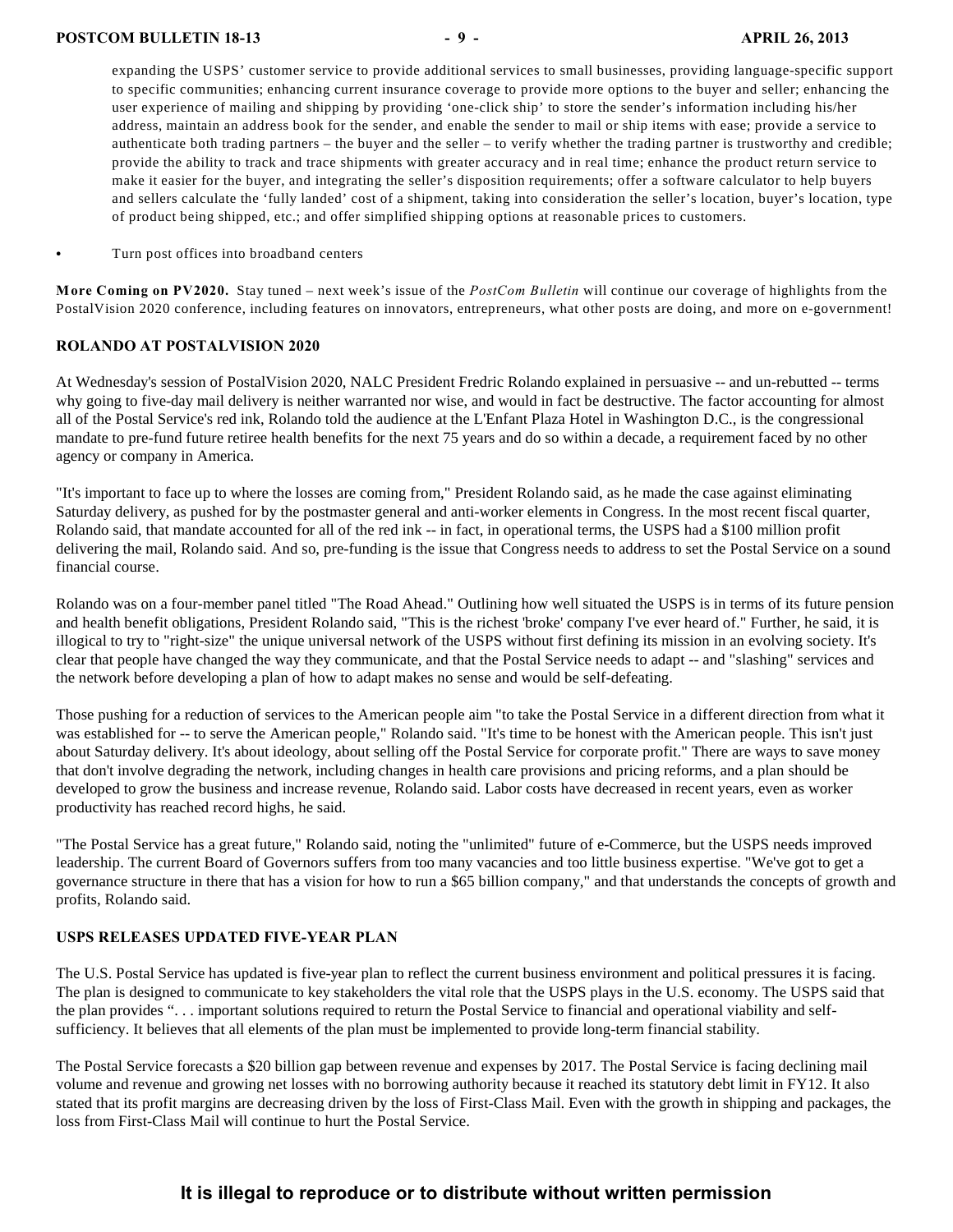#### **POSTCOM BULLETIN 18-13** - 10 - **10 - APRIL 26, 2013**

The Postal Service said it "... needs to save up to \$20 billion annually over the next five years, of which nearly half requires legislative action." The USPS believes that each of the identified initiatives are "essential" to restore it to financial viability.

Here is a summary of the cost initiatives, the USPS is and wants to pursue:

- Health care. Health benefits plan sponsored by the USPS. Estimated savings of \$5.7 billion from elimination of RHB prefunding and \$2 billion from Postal Service Health Plan for retirees and employees.
- FERS. Reduction in FERS obligation and "normal cost" contribution, based on USPS-specific assumptions & demographics. Estimated savings of \$0.3 billion annually.
- Network. Rationalize service standards. Consolidation of mail processing facilities. Relocation of equipment. Capture of reduced volume workload. Estimated savings of \$2.4 billion in 2014 and growing to \$3.4 billion in 2017.
- Retail. Reducing cost of service. Simplifying product offering to enhance customer experience. Optimizing levels of services based on customer demand. Capture of reduced volume workload. Estimated savings of \$1.2 billion in 2014, growing to \$1.6 billion in 2017.
- Delivery. Delivery Optimization. Expand business and residential delivery to centralized boxes. Capture of reduced volume workload. Estimated savings of \$1.0 billion in 2014, growing to \$1.8 billion in 2017.
- 6-day packages, 5-day mail. New delivery schedule. Estimated savings of \$1.9 billion annually when fully implemented.
- Workforce and non-personnel. Reduction in total unit labor costs. Non-Personnel savings. Retirement plan of the future. Estimated savings in workforce of \$1.8 billion in 2017 and non-personnel growing to \$2.5 billion in 2017.

The Postal Service estimated a \$19.7 billion total savings by 2016 through the different initiatives.

The USPS identified key legislative goal it needs to regain financial self-sufficiency.

- Require USPS Health Care Plan (Resolves RHB Prefunding Issue)
- Refund FERS Overpayment
- Adjust Delivery Frequency (6-Day Packages, 5-Day Mail)
- Streamline Governance Model
- Authority to Expand Products and Services
- Require Defined Contribution System for Future Postal Employees
- Instructions to Arbitrator
- Reform Workers' Compensation
- Right to Appeal EEOC Class Action Decisions

The Postal Service laid out revenue growth initiatives:

- Enhance mail Create a multi-sensory experience through
	- Mobile on mail that interacts with consumers
	- Mail with Audio/Visual features
	- Hardcopy to digital that connects consumers to: Website, Social media or Purchase point
- Package Growth
	- Close competitive gaps to level the playing field: Competitive pricing. New Priority Mail Features: Day-Certain and Insurance
	- Build advantages by targeting new solution for ecommerce: Speedier service, Improved access that enables customers and consumers to use USPS services easier and more effectively.
	- Digital Products extend the USPS's current technology and data platform in ways that help better support the mailing industry and the American public.

*<http://about.usps.com/strategic-planning/fiveyearplan-04162013-final.pdf>*

#### <span id="page-9-0"></span>**NEW POSTAL INCENTIVE COULD BACKFIRE FOR MAILERS**

*The following is an article by Dead Tree Edition. It appears here with permission.*

Mailers should beware of postal officials bearing gifts.

The U.S. Postal Service announced a few days ago a "Technology Credit" of up to \$5,000 for mailers who use Full-Service Intelligent Mail Barcodes. But if the Postal Service gets its way, the one-time credit would result in a permanent and ultimately far more expensive price increase for senders of First Class, Standard, Periodicals, and Bound Printed Matter mail.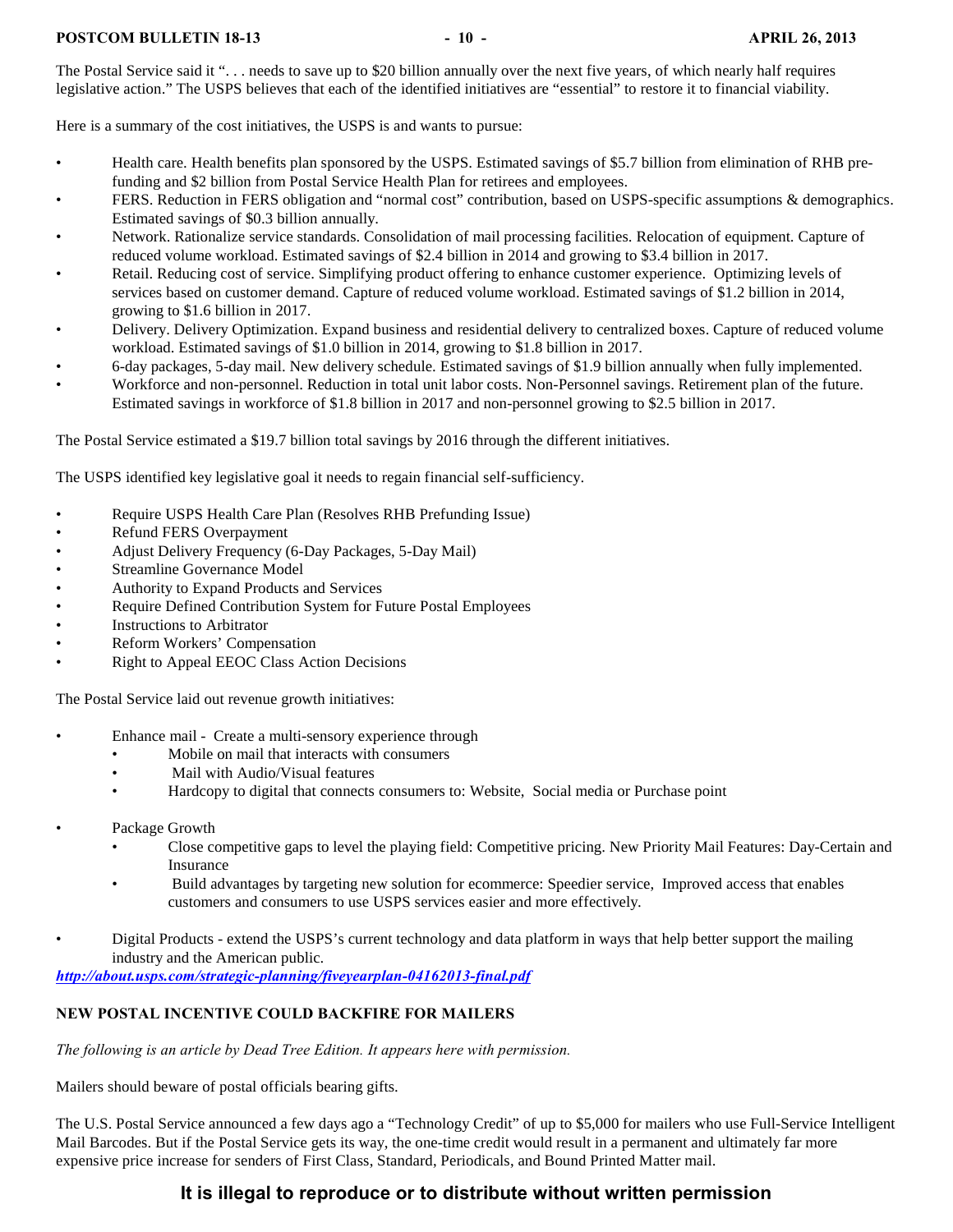#### **POSTCOM BULLETIN 18-13** - 11 - **11 - APRIL 26, 2013**

And it would set a precedent for similar efforts to circumvent the inflation-based price cap on most postal rates.

"The purpose of the Technology Credit is to offset a portion of the investment by mailers in the hardware and software changes necessary to support Full-Service mailings," the USPS filing said. Mailers already have another incentive to go Full Service by Jan. 26, 2014: After that, only mail with Full Service IMbs will receive automation discounts.

At an estimated cost of \$66 million, USPS will provide credits to mailers that have mailings containing at least 90% Full-Service pieces between June 1, 2013 and May 31, 2014.

Here's the catch: USPS is asking the Postal Regulatory Commission to consider the credits a price decrease for purposes of calculating the price cap for the next round of rate changes. Without such consideration, USPS claims it would be discouraged from offering future credits that promote more efficient mailing practices.

The logic of the request seems to be that the Postal Service would be paying out credits of \$66 million to mailers in the coming months, so it should be able to balance that with \$66 million worth of price increases next year.

But consider the case of a major magazine that now pays \$10 million annually in Periodicals postage and earns the \$5,000 Technology Credit. If the Consumer Price Index doesn't change during the course of 2013, the magazine normally would not face a postage increase next year.

With the Postal Service's request, however, even with no inflation the Periodicals rate cap would increase an estimated one-quarter of a percent. That increase would cost the magazine almost \$25,000.

And if the inflation rate remained zero percent for another year, again the magazine's postage bill would be \$10,025,000 – instead of the even \$10 million it would be if the USPS's request is denied

In other words, if the Postal Service is successful, the magazine would get a \$5,000 credit this year and in return pay a recurring charge of almost \$25,000 annually. With a return on investment like that, no doubt postal officials would look for other one-time credits they could "give" mailers.

The PRC has set a deadline of May 6 for comments on the Postal Service's proposal. *<http://deadtreeedition.blogspot.com/2013/04/new-postal-incentive-could-backfire-for.html>*

#### <span id="page-10-0"></span>**POSTAL-DIGITAL WEEK CONTINUES WITH IDEALLIANCE MEETING**

The postal-digital discussions continued this week in a separate meeting run by the IDEAlliance which followed on after Postal Vision 2020 (see article above). The IDEAlliance on April 26, 2013, held its first "Postal-Digital Summit." Where the topics and discussions at PostalVision 2020 largely addressed policy issues as well as innovations, the IDEAlliance sessions delved deeper into the nuts and bolts of existing and future digital technical specifications used by the USPS and industry.

The IDEAlliance one-day meeting featured discussions on technology trends within the advertising and publishing industries, the future of Mail.dat and Mail.XML, mobile and interactivity of print today and tomorrow, the USPS' digital direction and how the postal supply chain can work to ensure that information technology enables the efficient flow of mail and the data that is at the foundation of processing. Highlights of the event included:

- The "big 5" enabling technologies for 2013 include: cloud computing, cybersecurity, mobile computing, social computing/social networking, and big data.
- The internet has had a huge impact on printing and hardcopy publications, including shifts to internet vs. hardcopy advertising and news. It all has a big impact on postal!
- Mail.dat provides a stable, workable, and comprehensive basis for functionality and remains the master mailing database, while Mail.XML provides for lightweight transaction processing and functionality not currently within the scope of Mail.dat. But is the cost of programming for Mail.dat changes becoming unsustainable for the USPS and industry? What should the next generation solution look like, and when should it be implemented?
- Tablets have brought huge disruptive change to the publishing industry with each new version bringing new sizes, new resolution, new aspect ratios, new operating systems...and lots of complications for publishers striving to design publications that work as well on tablets (and mobile) as on laptops! Publishers must produce print and digital editions in the same time frame as they used to have for print alone, every tablet is a one-off in term of publication specs, the tablet channel is very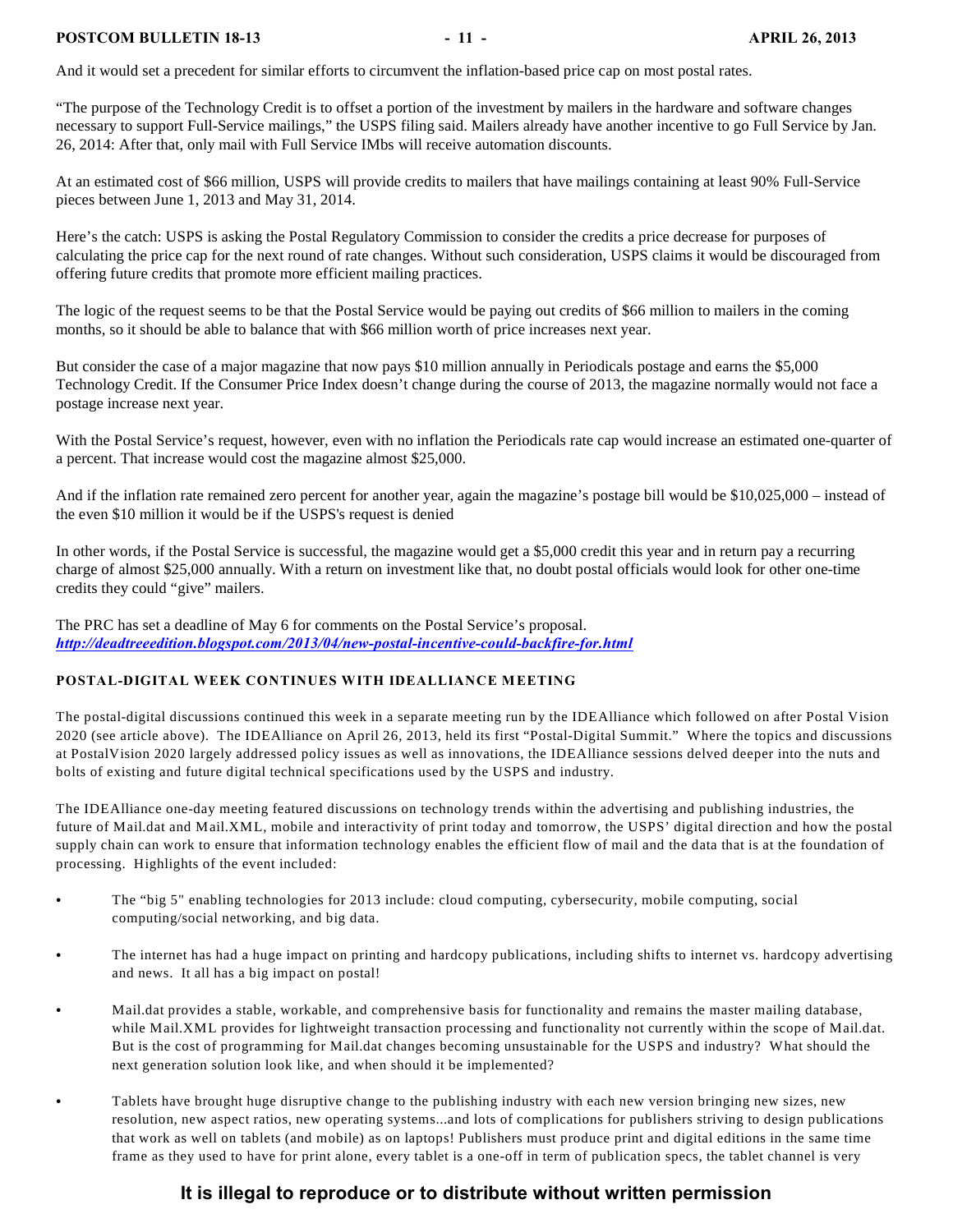fragmented right now, and publishers have to decide which to target, with different toolkits needed to build the apps. In response, the IDEAlliance has developed its NextPub initiative to help its members cope with these disruptive changes, bringing publishers and technology providers together to work as partners to address the publishing challenges for the future, defining a standards-based architecture for delivering dynamic content across devices and publication channels, and to act as a technology incubator for tools for tomorrow's productivity.

- Delivering interactive print requires 3 pieces: designing for the right operating system (it's possible to design for 90% of consumers by hitting Android and Apple IOS platforms), mobile broadband availability (still a mixed bag but headed to a better place as the FCC's reverse auction fills in cell tower gaps), and redefined expectations (variety and availability).
- C QR codes, augmented reality, image recognition, and more what's the right choice for interactive print? Matt Kammerait, Quad Graphics, says they all have their place. Each has unique benefits and drawbacks that make each perfect in some situations and awful in others, he said. And they should be used in conjunction or support of other media (video, games, digital, e-commerce, etc.) because they play well together!
- C USPS rulings on what constitutes "advertising" for interactive print-digital pieces can have a serious impact on the growth of the industry – the USPS should develop this policy in close collaboration with the supply chain!
- The USPS' digital innovation direction needs to be developed in an open, collaborative process that reaches beyond internal sources and suppliers.
- The USPS may be in "triage" condition for this year...but it needs to set a course for the coming years beyond that, particularly in the digital innovation arena, and it needs to collaborate with its supply chain partners.
- What do the USPS and software providers want to see in the future in terms of electronic exchange of information for price changes, postage statements, incentive programs, digital receipts, and prototyping new products/services?

The IDEAlliance discussions on the above and more will continue and the association is considering another postal-digit summit to be held in the fall in New York City. For more information, contact David Steinhardt, IDEAlliance president ([Dsteinhardt@idealliance.org\).](mailto:Dsteinhardt@idealliance.org).)

#### **POSTAL NOTES**

**POSTCOM SUBMITS REFUND COMMENTS TO THE USPS.** The Association of Postal Commerce (PostCom) responded to the Postal Service's proposed rulemaking, Refunds and Exchanges, Proposed Rule, CFR Vol. 78, No. 50, 16213-16220 [2013-05863]. It major points from the submission, included:

- The punishment does not fit the crime. The additional of a 10 percent administrative processing fee is not an appropriate fee for the USPS to charge and should maintain the current refund fee structure.
- Industry concerns. PostCom believes the USPS needs to file with the PRC before implementing an administrative fee. The 10 percent fee is not a simple cost recovery mechanism, rather it is a fee that mailers must pay to receive refunds related to postal services they tried to use. PostCom, however, does not believe that finding a solution to this problem requires the PRC's involvement. PostCom members suggest creating a Mailers Technical Advisory Committee (MTAC) Task Team to address the root cause of the problem, instead of masking it by throwing additional customer paid revenues at it. • Clarification needed. PostCom requests clarification on how the Postal Service will handle a customer having leftover postage in a permit account after a mailing is complete. Under the current process, a PS Form 3533 is typically completed and provided to the USPS, which then processes the request. Will the 10 percent fee apply to the refund of leftover postage

#### as well? No additional resources or labor are used for this process. *<http://www.postcom.org/public/2013/refund%20comments-postcomfinal.pdf>*

**PMG SPEAKS AT NATIONAL PRESS CLUB.** USPS: Postmaster General Patrick R. Donahoe was the featured luncheon speaker at the April 19th, 2013 National Press Club Newsmakers Luncheon in Washington, DC. He urged Congress to pass legislation soon and outlined requirements for that legislation to avoid any long-term burden to U.S. taxpayers. His speech can be found at: *[http://about.usps.com/news/national-releases/2013/pr13\\_0419nationalpressclub.htm](http://about.usps.com/news/national-releases/2013/pr13_0419nationalpressclub.htm)*

**SENATOR CARPER REACHES OUT TO CHAIRMAN GOLDWAY.** Here are excerpts from a letter from Senator Carper to PRC Chairman Goldway:

In correspondence last year, the amount of time and resources at the Commission devoted to travel was called into question, particularly as it appeared to struggle at times to fulfill its higher-priority statutory responsibilities in a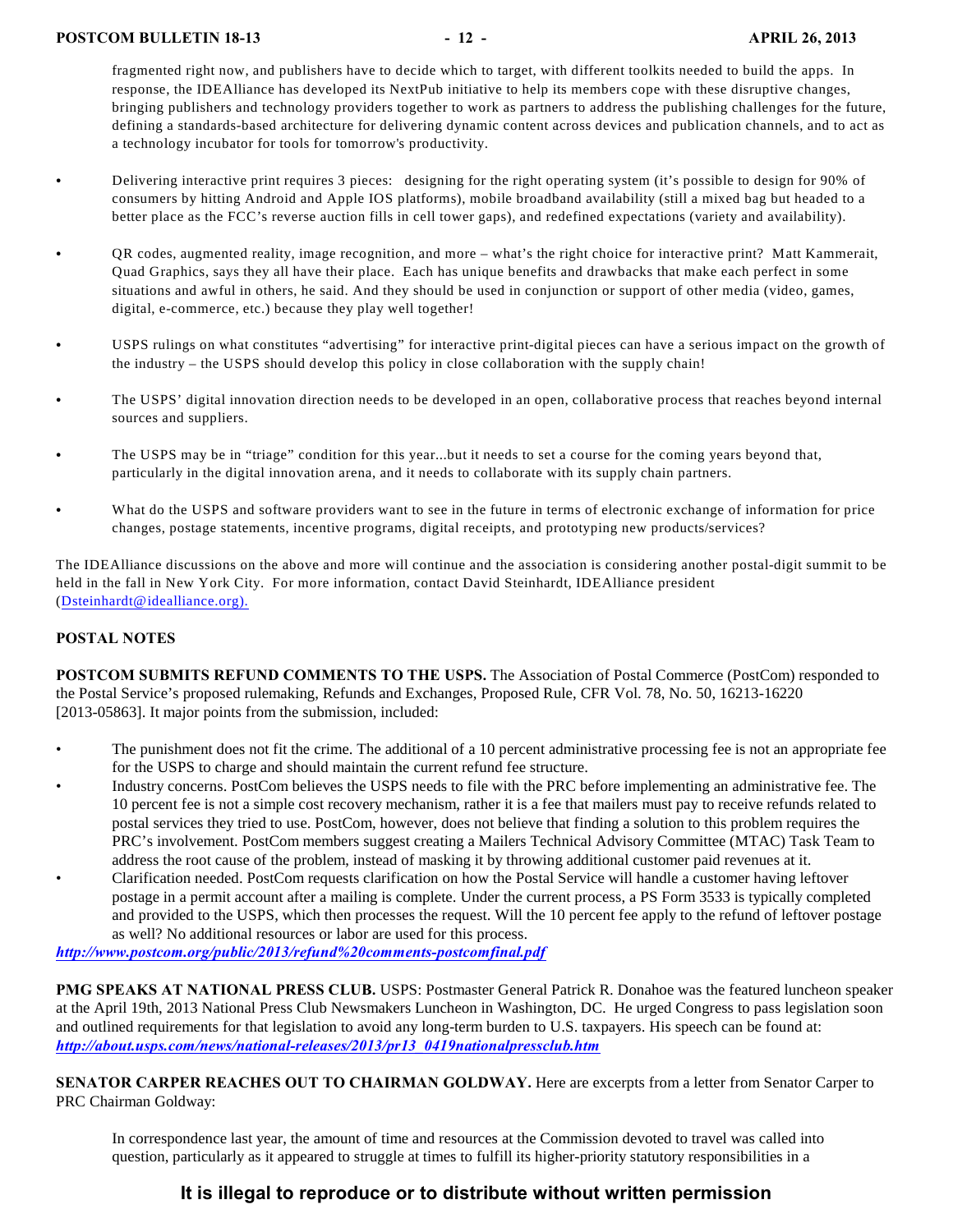timely manner. You were urged to limit such trips to what was only truly necessary, and to better document the ways in which the Commission explored other options — such as phone, videoconference, fax and email — to conduct business. We appreciate the changes you recently made to the Commission's travel policy intend to control travel spending and encourage Commission staff to utilize more cost-effective alternatives to travel.

We write to ask that you provide the Committee on Homeland Security and Governmental Affairs a detailed update on the Commission's travel expenses and the implementation of your travel policy changes. As a follow-up to information you provided last year, please provide a list of all trips made in calendar years 2012 and 2013, as well as projected travel for the remainder of the current calendar year. Please include the actual, or for future travel, estimated cost of each trip; the list of Commission staff and/or commissioners included in such travel; an itinerary for each trip; documentation that presents any consideration by the Commission as to other options for conducting the same business, if available; and a description of how such trip lead to improvements of the Commission's work, the United States Postal Service, or fulfilled a statutory requirement.

Finally, please also supply the committee a list of any conferences for which the Commission funded sponsorship, and the amount of such sponsorship costs, in the five most recent fiscal years.

#### *<http://www.postcom.org/public/2013/PostalRegulatoryCommissionLetter.pdf>*

**PRESIDENT NOMINATES FORMER NORTHRUP GRUMMAN EXEC AS USPS GOVERNOR.** The President has sent to the Senate the nomination of David Michael Bennett, of North Carolina, to be a Governor of the United States Postal Service for a term expiring December 8, 2018, vice Thurgood Marshall, Jr., term expired. Bennett is a former executive of Northrup Grumman.  *[http://www.whitehouse.gov/the-press-office/2013/04/23/presidential-nominations-sent-senate](%20http://www.whitehouse.gov/the-press-office/2013/04/23/presidential-nominations-sent-senate)*

**USPS DELAYS FCM TRACER MARKET TEST.** USPS: The First-Class Tracer market test began on December 10, 2011 with 50 test locations. However, in Fiscal Year 2012, Quarter 4, the Postal Service became aware of a scripting error that caused the Track & Cofirm system to display the "Out for delivery" scan event without a corresponding date/time. Feedback received internally and from participating Post Offices indicated that customers wanted to see a date/time associated with the 'Out for delivery' scan event.

As a result, management decided to: 1) put the market test on hold pending an enhancement of the scripting; 2) stop distribution of the existing tracer barcodes; and 3) allow the test locations to sell out of their existing supplies. In the interim, the Postal Service is actively working to enhance the scripting, and anticipates that the necessary system updates to will be completed by July 2013. The Postal Service will report on the status of the scripting updates in future data collection reports. *<http://www.prc.gov/docs/86/86861/USPS%20Cov%20Ltr%20for%20FC%20Tracer%20DCR.pdf>*

#### **PMG ADDRESSES FULL-SERVICE IMb IN LETTER TO INDUSTRY.** From the PMG's Letter:

On January 26, 2014, an Intelligent Mail® barcode and the full-service option will be required for mailers to receive automation price discounts. Our intent is to create 1 00 percent visibility in the mailstream by providing mailers with near real-time data on their mail and packages from origin to final delivery.

In an effort to assist the mailing community in the conversion to full-service Intelligent Mail, we have worked during the past two years to develop several important initiatives. In June we will begin offering a Full-Service Technology Credit to help defray some of the costs associated with conversion to full-service. In addition, we are working to make it easier for mailers to adopt full-service including certifying and promoting vendors' full-service software.

Despite these and other steps, it has come to my attention that some businesses remain skeptical about the Postal Service's resolve to meet the January implementation date. I want to assure everyone that our full-service requirement will go into effect in January 2014. The benefits of full-service to the mailing industry compel us to meet this time line.

I look forward to continuing our work together to make full visibility of the mail a reality and to grow our industry.

#### *<http://www.postcom.org/public/2013/PMG%20letter%20to%20Industry%204-19-13.pdf>*

**DE FAZIO AND SANDERS INTRODUCE POSTAL BILLS.** A Democratic congressman has launched a petition with the White House seeking support for his legislation to revamp the U.S. Postal Service. Rep. Peter DeFazio's (Ore.) bill would end a requirement that USPS prefund future retirees' healthcare, mandate that the service deliver the mail six days a week, give the service more revenue-generating opportunities and push the agency to bring back overnight delivery standards. DeFazio's bill contains the sort of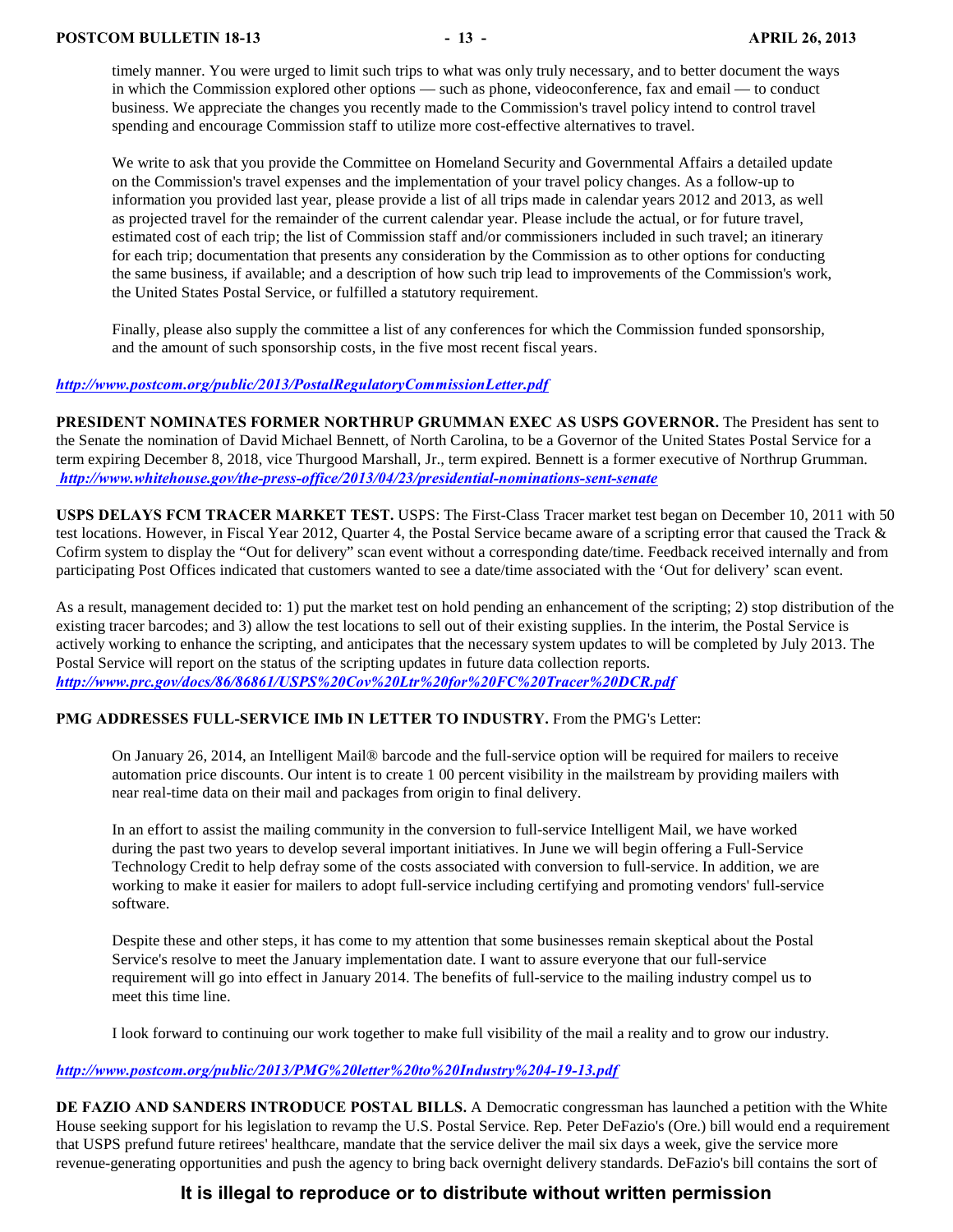proposals that many liberals and postal unions favor, and comes after USPS lost close to \$16 billion in the last fiscal year – most of it from defaults on the prefunding requirement. Sen. Bernie Sanders (I-Vt.), who played a big role in bipartisan postal legislation that the Senate passed in 2012, has introduced companion legislation.

*<http://thehill.com/blogs/on-the-money/1007-other/295963-dem-congressman-launches-wh-postal-petition>*

**USPS RENEWS FEDEX AIR NETWORK CONTRACT.** On April 23, 2013, the United States Postal Service awarded Federal Express Corporation (FedEx) a seven-year Air Cargo Network contract to provide domestic air transportation service for Priority and Express Mail. The current contract with FedEx ends in September 2013, and the new contract will begin in October 2013. The Postal Service conducted a competitive procurement for the transportation of domestic mail products by air, incorporating new service performance requirements and improved contract terms and conditions. Following a rigorous evaluation of technical aspects, pricing, and other factors in the proposals, the Postal Service determined that the FedEx proposal represented the best value. See also the *[Wall](http://stream.wsj.com/story/latest-headlines/SS-2-63399/SS-2-218993/) [Street Journal](http://stream.wsj.com/story/latest-headlines/SS-2-63399/SS-2-218993/)* and *[Bloomberg Businessweek](http://www.businessweek.com/news/2013-04-23/fedex-to-fly-mail-for-postal-service-for-10-dot-5-billion)*.

*[http://about.usps.com/news/national-releases/2013/pr13\\_fedex-042313.htm](http://about.usps.com/news/national-releases/2013/pr13_fedex-042313.htm) <http://stream.wsj.com/story/latest-headlines/SS-2-63399/SS-2-218993/> <http://www.businessweek.com/news/2013-04-23/fedex-to-fly-mail-for-postal-service-for-10-dot-5-billion>*

**FEDEX LAUNCHES "FEDEX DELIVERY MANAGER."** FedEx Corp., through its FedEx Services subsidiary, has launched FedEx Delivery Manager which gives U.S. customers a range of options to schedule dates, locations and times of delivery. By signing up at fedex.com/delivery, customers can receive notification of FedEx Express and FedEx Ground packages en route to their homes, and can choose various delivery options. Sign up is free. Some options, including scheduling deliveries for a specific date, or time, or to another address are available for a nominal fee. Customers can also actively track and manage the deliveries en route to or from their home without a tracking number or even a FedEx account. FedEx Delivery Manager is available through multiple digital platforms—including a free mobile app—and customers can request alerts via email, SMS text or phone, providing advance notifications about packages being shipped to their homes. With FedEx Delivery Manager, customers can request the options they want, when they want them, without being locked into a premium-priced membership.

*<http://www.businesswire.com/news/home/20130423005607/en/Package-Recipients-Customize-Deliveries-Home-FedEx-Delivery>*

**ARMSTRONG FACES SUIT FROM DOJ.** The Justice Department laid out its case in a lawsuit against Lance Armstrong on Tuesday, saying the cyclist violated his contract with the U.S. Postal Service and was "unjustly enriched" while cheating to win the Tour de France.

*<http://www.foxnews.com/sports/2013/04/23/justice-dept-lays-out-suit-against-lance-armstrong-says-was-unjustly-enriched/>*

**MAIL OR EMAIL? WHAT'S A MARKETER TO DO?** Should you use email marketing instead of direct mail? Isn't email cheaper, quicker and more productive? "Is direct mail dead?" Pat Friesen asks in her digital book, "The Copywriting Cross-Channel Handbook," published by DirectMarketingIQ. "Direct mail is not dead," she says, "But it's changing." The copywriter and columnist says that for direct mail "to remain cost-effective, it's become much more targeted and is now integrated with digital media." *<http://www.heraldtribune.com/article/20130422/COLUMNIST/130429942/-1/news?p=all&tc=pgall>*

**NALC MEMBERS DISCUSS FUTURE OF POSTAL SERVICE.** NebraskaTV: Sparks flew at the National Association of Letter Carriers annual meeting in Kearney, Neb. Saturday morning. Members voiced their opinion about the future of their jobs and where the Postal Service is headed. Many members in the crowd were veterans and one major concern was keeping their benefits after retiring from being a mail carrier. NALC officer Nicole Rhine says what started the re-routing of the Postal Service's operations was when Congress decided to mandate the Postal Service to pre-fund millions of dollars for future employee's pensions. "It's this mandate that's caused most of the problem so we're trying to work with Congress," said Rhine. But Rep. Adrian Smith says he wants the government to be less involved. "I don't think it's appropriate for Congress to get overly involved in the management of the Postal Service," said Smith. And Rhine says this issue should be a bi-partisan effort.

*<http://www.nebraska.tv/story/22033038/nalc-members-discuss-future-of-postal-service>*

**LETTER CARRIERS TO LAUNCH FOOD DRIVE.** The National Association of Letter Carriers (NALC) will conduct its 21st annual food drive to combat hunger on Saturday, May 11. Letter carriers will collect non-perishable food donations on that day as they deliver mail along their postal routes. It is the nation's largest single-day food drive, and is held annually on the second Saturday in May in 10,000 cities and towns in all 50 states, the District of Columbia, Puerto Rico, the Virgin Islands and Guam. *[http://www.prnewswire.com/news-releases-test/letter-carriers-annual-food-drive-set-for-may-11-throughout-nation-204139511.ht](http://www.prnewswire.com/news-releases-test/letter-carriers-annual-food-drive-set-for-may-11-throughout-nation-204139511.html) [ml](http://www.prnewswire.com/news-releases-test/letter-carriers-annual-food-drive-set-for-may-11-throughout-nation-204139511.html)*

**DIRECT MAIL IS DEAD, LONG LIVE DIRECT MAIL!** Herald Tribune: Should you use email marketing instead of direct mail? Isn't email cheaper, quicker and more productive? "Is direct mail dead?" Pat Friesen asks in her digital book, "The Copywriting Cross-Channel Handbook," published by DirectMarketingIQ. "Direct mail is not dead," she says, "But it's changing." The copywriter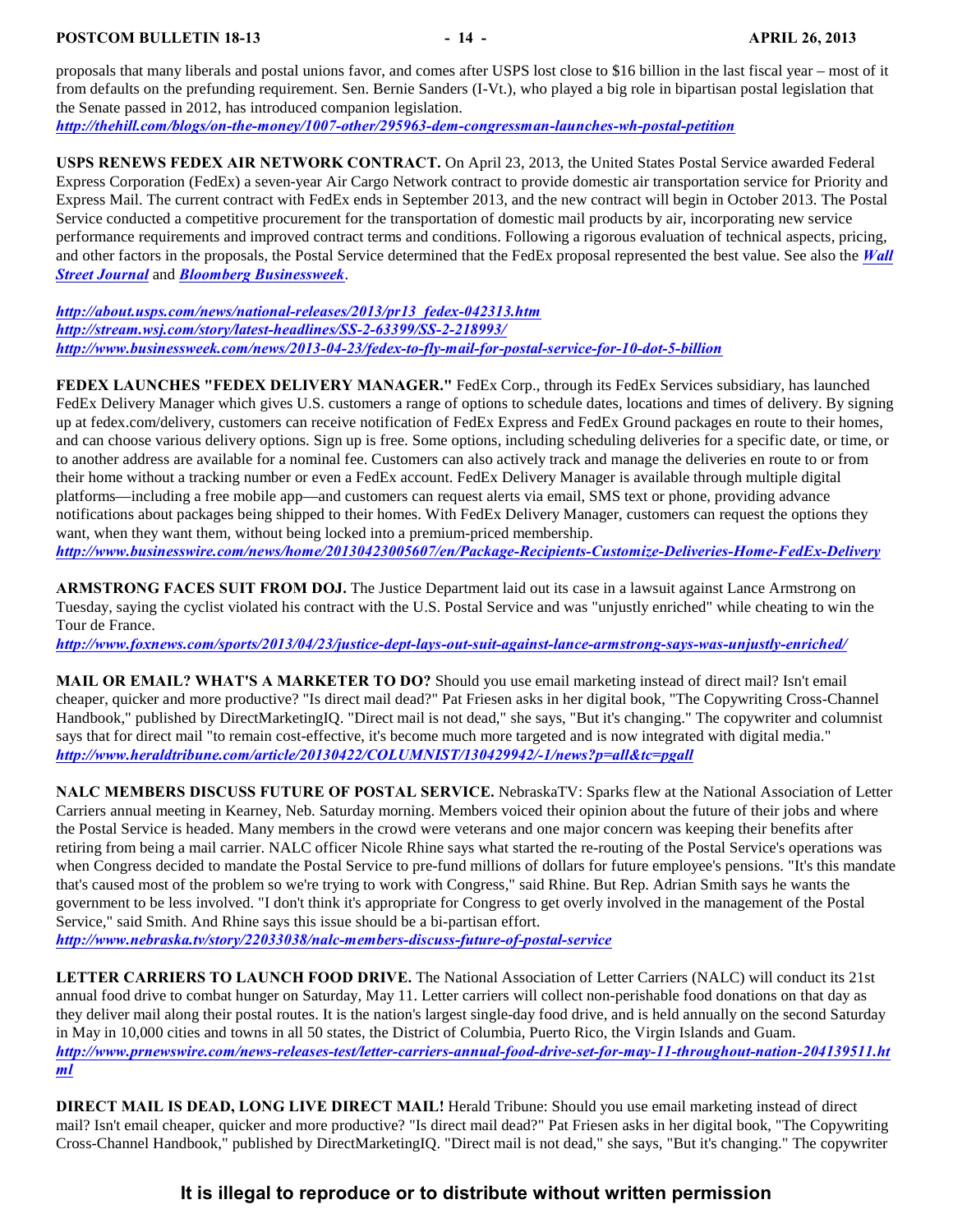and columnist says that for direct mail "to remain cost-effective, it's become much more targeted and is now integrated with digital media." *<http://www.heraldtribune.com/article/20130422/COLUMNIST/130429942/-1/news?p=all&tc=pgall>*

**PAPERLESS POST DEFIES DIGITAL STRATEGY WITH CRANE.** Associated Press: Paperless Post has defied its original digital business model successfully once. Now the online invitation and greeting card startup is taking that defiance a step further. The New York company launched Paper by Paperless Post in October after customers requested a way to get its electronic greeting cards and invitations in a more old-fashioned way: On actual paper. Starting Wednesday, Paperless Post is teaming up with stationery and card maker Crane & Co. to print wedding invitations. Users will be able to choose from 35 wedding invitation designs that they can customize and then print on Crane paper. It sounds like an unlikely match: Crane has been printing cards and stationery on paper made of 100 percent cotton since 1801 in Dalton, Mass., while Paperless Post was launched in 2009 by 20-something siblings with no plans to ever print cards. But it turns out people still want to walk to the mailbox and send the real thing, even though it's much easier and less expensive to send invites and greetings through a tweet, Facebook message or email. *<http://www.npr.org/templates/story/story.php?storyId=176179586>*

**PRC APPROVES CHANGES TO INTERNATIONAL COMMERCIAL PLUS PRICING.** PRC: On March 29, 2013, the Postal Service pursuant to 39 C.F.R. §§ 3020.90 and 3020.91, filed notice of minor classification changes concerning the volume threshold for qualifying for certain Commercial Plus pricing categories. The Commission approves the proposed change. *<http://www.prc.gov/docs/86/86862/Order%201703.pdf>*

**UPS ANNOUNCES EARNINGS.** UPS has announced first quarter 2013 adjusted diluted earnings per share of \$1.04. The quarter benefited from a stronger than expected post-holiday season in January as UPS e-commerce solutions resonated with customers. In the U.S. Domestic segment, daily package volume grew 4.4% and operating profit improved 9%. Additionally, UPS reaffirmed its full-year 2013 guidance for adjusted diluted earnings per share; an increase of 6-to-12% over 2012 adjusted results. *<http://pressroom.ups.com/Press+Releases/Current+Press+Releases/E-Commerce+Lifts+UPS+1Q+Earnings>*

#### <span id="page-14-0"></span>**FEDERAL REGISTER**

#### *Postal Regulatory Commission*

- **Docket No. C2009–1R; Order No. 1700.** Settlement Conference, 23786-23790 [2013-09373] *<http://www.gpo.gov/fdsys/pkg/FR-2013-04-22/pdf/2013-09373.pdf>*
- **Docket No. R2013–6; Order No. 1702.** Temporary Mailing Promotions *<http://www.gpo.gov/fdsys/pkg/FR-2013-04-24/pdf/2013-09597.pdf>*

#### *U.S. Postal Service*

• **Proposed Rule:** New Mailing Standards for Live Animals and Special Handling *<http://www.gpo.gov/fdsys/pkg/FR-2013-04-24/pdf/2013-09603.pdf>*

#### **POSTAL REGULATORY COMMISSION UPDATE**

- **Docket No. MC2013–45:** *Express Mail and Express Mail International Name Change:* The United States Postal Service (Postal Service) hereby gives notice of minor changes to the Mail Classification Schedule (MCS). The proposed changes reflect the Postal Service's plan to rename Express Mail® and Express Mail International® as Priority Mail Express™ and Priority Mail Express International™. *[http://www.prc.gov/docs/86/86866/PRC%20Notice%20\(EM%20Name%20Change\).pdf](http://www.prc.gov/docs/86/86866/PRC%20Notice%20(EM%20Name%20Change).pdf)*
- **R2013-6**: Corrections to Notice of Market-Dominant Price Adjustment (Technology Credit Promotion) *<http://www.prc.gov/docs/86/86869/Notice.of.Errata.pdf> <http://www.prc.gov/docs/86/86869/PriceCapAnalysis042613.xls>*
- **MT2012-1:** First-Class Tracer Data Collection Report FY12, Q1-4 and FY13, Q1-2 *<http://www.prc.gov/docs/86/86861/USPS%20Cov%20Ltr%20for%20FC%20Tracer%20DCR.pdf> [http://www.prc.gov/docs/86/86861/First-Class Tracer by Quarter Detail.xls](http://www.prc.gov/docs/86/86861/First-Class%20Tracer%20by%20Quarter%20Detail.xls)*

#### **DMM UPDATE**

 **IMb™ Services Update:**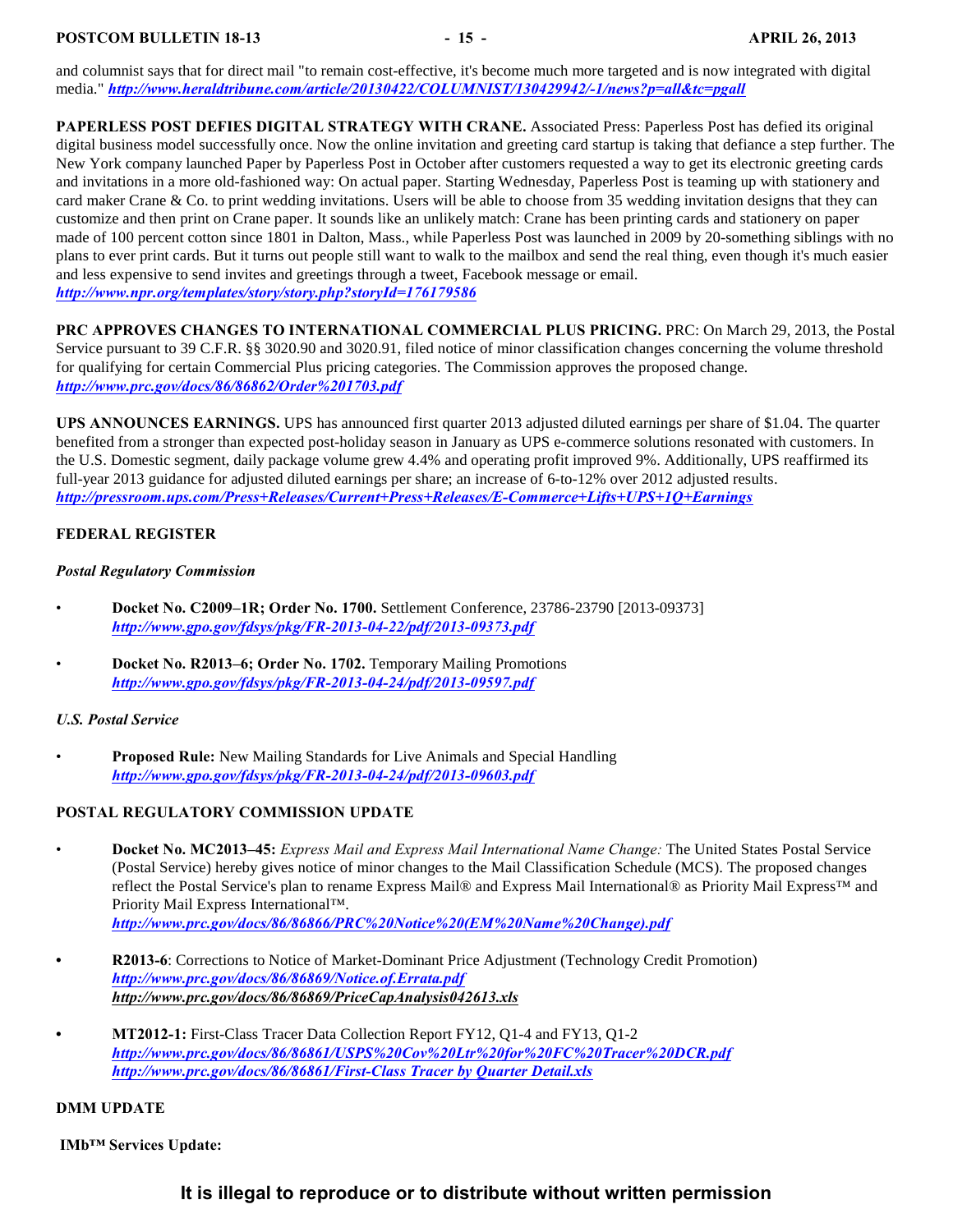#### **POSTCOM BULLETIN 18-13** - 16 - **16 - APRIL 26, 2013**

- **PostalOne!® Release 34.0.0 Deployment** is rescheduled for April 21. An extended maintenance window is required to complete all software updates. There will be a PostalOne! ® outage from 12 midnight through 9 a.m. CT, Sunday, April 21, 2013. A mandatory Mail.dat® client download will be available immediately following the software update. Release notes for PostalOne! Release 34.0 can be found on RIBBS by clicking on Major/Minor Release Schedule/ 2013 Releases in the left-hand navigation bar or by going directly to Full Service 2013 Releases.
- **PostalOne! Release 34.0 Test Environment for Mailers (TEM) Deployment —** is rescheduled for Monday, April 22, 2013, and PostalOne! TEM will be unavailable from 7 a.m. through 3 p.m. CT.
- **PostalOne! Release 34.0 Webinars—** for mailers were held on April 16 and 18. Access the PostalOne! Release 34.0 PowerPoint and the April 16 recording on RIBBS under Intelligent Mail/Education.
- **FAST® Release 24.0 Deployment** is rescheduled for Sunday, April 21, 2013, from 4 a.m. to 8 a.m. CT. FAST® Mail.XML® messages will not be available from 12 midnight to 9 a.m. CT; however, messages will be queued during the outage. On-line FAST appointments can still be made from 12 midnight to 4 a.m. CT and then after 8 a.m. CT.
	- **FAST Release 24.0 Test Environment for Mailers (TEM) Deployment —** is rescheduled for Monday, April 22, 2013. FAST TEM will not be available from 8 a.m. through 12 noon CT. Contact the FAST Customer Support Desk (by email fast@usps.com or by phone 1-877-569-6614) if you have any problems. **Full-Service Major Outage —** The Full-Service application will undergo a major system upgrade from Saturday, May 4 through Monday, May 6, 2013, requiring a major outage that will affect Full-Service mailers' ability to access new data (ACS Feedback Reports, Container and Tray Visibility reports, Mail Data Quality reports). Outage hours will be announced when available. On May 7, 2013, Full-Service mailers will again be able to access this data, but the data will not be current until Tuesday May 14, 2013.
		- **Full-Service System Upgrade** The Full-Service application will undergo a major system upgrade from midnight Saturday, May 4, through midnight CT, Tuesday, May 7, 2013. During this period, Full-Service mailers will not receive or have access to new data (ACS Feedback Reports; Container, Tray, and Bundle Visibility reports; Mail Data Quality reports). Starting Tuesday, May 7, 2013, Full-Service mailers will begin to receive and have access to new data, but the data will not be current until Tuesday, May 14, 2013. Access to existing data will not be affected during the upgrade period.
		- **PostalOne!® Release 34.0.1:** A release to repair known issues in PostalOne! ® Release 34.0.1 will be deployed during the scheduled maintenance window from 4 a.m. through 8 a.m. CDT on Sunday, May 5, 2013. This will be done in a rolling fashion and there will be no planned outage during the software deployment. There is no new Mail.dat® client with this release. This release will address known issues including display and reporting issues. Details will be posted Monday, April 29, 2013, on RIBBS under *[Major/Minor Releases/2013 Releases/April 2013](https://ribbs.usps.gov/intelligentmail_schedule2013/releaseoverview2013.cfm)* .
			- The Postal Service has filed a request with the Postal Regulatory Commission to change the names of Express Mail® and Express Mail International®. If approved, Express Mail®, which has long served as our fastest domestic service, will be named Priority Mail ExpressTM. Express Mail International® will be named Priority Mail Express InternationalTM. If approved, the changes will take effect on July 28, 2013. The goal of the changes are to help revitalize Express Mail by leveraging the widespread recognition of, and positive associations with, the Priority Mail brand as well as building on the brand awareness of Priority Mail. An additional benefit is that the new names will effectively consolidate a good portion of the Postal Service's shipping products under a single brand identity. Priority Mail Express and Priority Mail Express International will retain the same service as they receive today. Additional information will follow in the coming weeks to guide Express Mail and Express Mail International customers through the transition, including guidance on packaging supplies and labeling. The specific changes involved with this request are as follows:

Express Mail **Express Mail** Priority Mail Express Express Mail Corporate Account (EMCA) USPS Corporate Account (USPSCA) Express Mail International Priority Mail Express International

Current: Revised:

#### **OIG UPDATE**

**• Report Number MS-MA-13-002**. **Postal Service Product Costing Methodologies**, Postal Service stakeholders continue to discuss whether the Postal Service's current costing methodologies are viable in today's environment, given the changes in law, trends toward digital technology, and high costs of manual sampling required with current costing methodologies. The following areas appear to need improvement: (1) cost of collecting data from manual sampling, statistical systems, and special studies; (2) availability of timely cost reporting data; and (3) high costs that cannot be directly attributable to a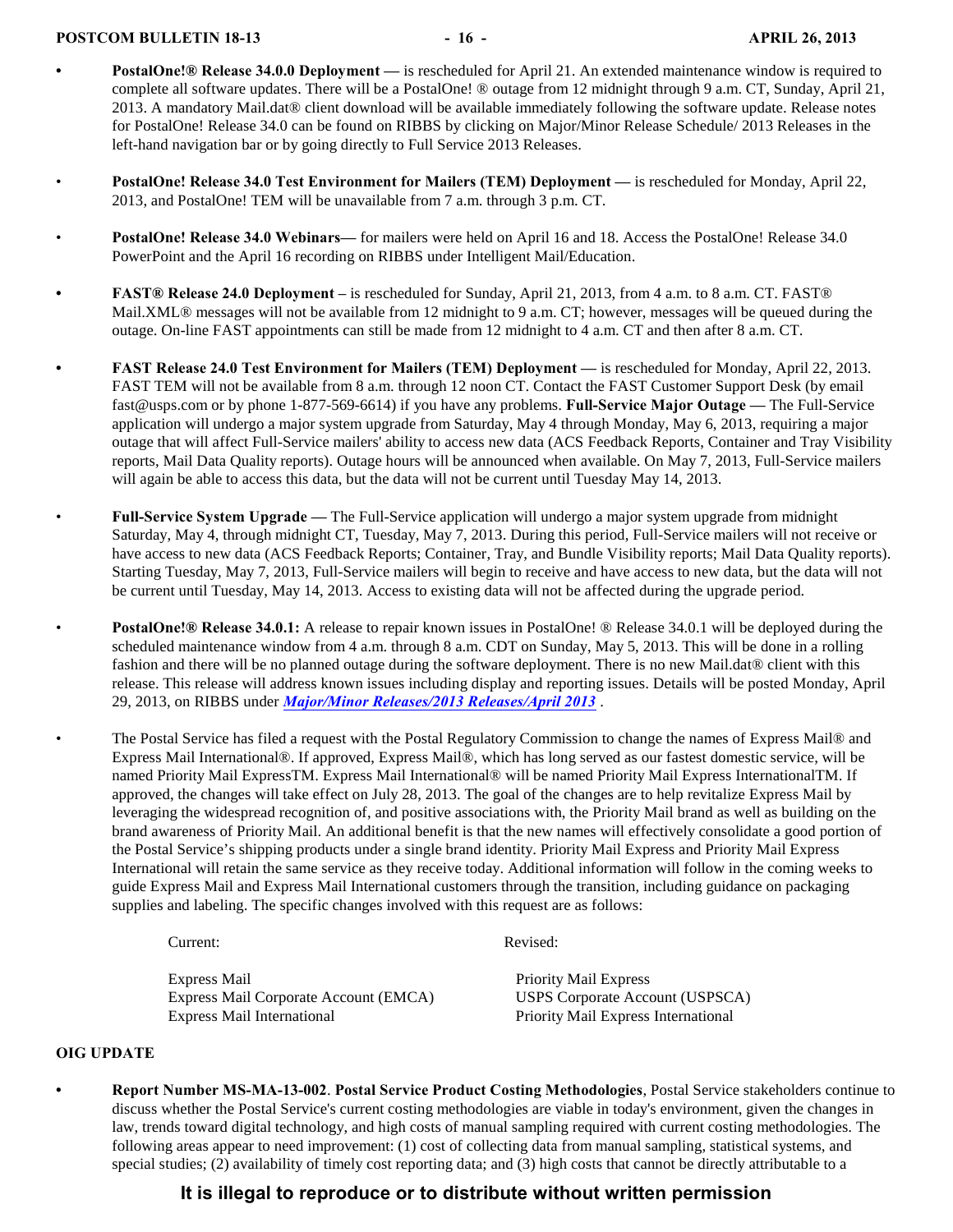product. In response to these concerns, Postal Service officials recognize the need to explore other options and requested a second report in this series to benchmark costing methodologies of foreign posts. *[https://www.uspsoig.gov/foia\\_files/ms-ma-13-002.pdf](https://www.uspsoig.gov/foia_files/ms-ma-13-002.pdf)*

- **Next Generation Collection and Delivery Vehicles 13XG031DR000**. Vehicle replacement is critical in meeting the Postal Service operational needs and future strategies. Our objective is to assess the Postal Service's replacement strategy for delivery and collection vehicles and identify additional opportunities to address operational needs. *<http://auditprojects.uspsoig.gov/2013/04/24/next-generation-collection-and-delivery-vehicles-13xg031dr000/>*
	- **Office of Audit Report Number: MS-WP-13-002. Virtual Post Office Boxes.** "....The virtual PO box would benefit the Postal Service as it responds to the complex challenge of monetizing digital services, since the traditional PO box already has a fee structure. The virtual PO box, in addition to adding functionality to email accounts and smart devices, would also be a portal for broad new uses for the Postal Service's current network and products." *[https://www.uspsoig.gov/foia\\_files/ms-wp-13-002.pdf](https://www.uspsoig.gov/foia_files/ms-wp-13-002.pdf)*

**EDITOR'S NOTE:** *The PostCom Bulletin* frequently reprints articles and excerpts from other sources to keep readers apprised of trends and developments within the industry. These reprinted articles and excerpts are copyrighted. *PostCom Bulletin* readers may not reproduce, reprint or redistribute them without the written permission of the original publisher. Original material appearing in the *PostCom Bulletin* may be reproduced or reprinted at will with attribution to this publication.

#### **OVER THERE . . . . INTERNATIONAL POSTAL NEWS**

╬ *[The Foreigner](http://theforeigner.no/pages/news/norway-electric-post-vehicle-gets-a-design-award/)* : The Norwegian Design Council annually recognises design excellence through awards in seven categories. The prizes can be many if considerable number of good designs were realised the previous year. An Honours Award is also conferred on the one judged the best of the year among all the designs so recognised. The Council conferred this year's on the Paxster, an electric vehicle for postal delivery. The Paxster is a motorised light quadracycle, which can be registered as a moped according to the relevant EU Directive. Yet the Paxster has a weight capacity of 200 kg (about 440 pounds) and can travel 50 to 80 km (some 30 to 50 miles) before its lithium ion polymer battery needs recharging.

*<http://theforeigner.no/pages/news/norway-electric-post-vehicle-gets-a-design-award/>*

岩 *[The Foreigner](http://theforeigner.no/pages/news-in-brief/norway-post-service-mislays-rembrandt-artwork/)* : A Rembrandt etching sent to a gallery owner recorded delivery went missing in the Norwegian postal service. *<http://theforeigner.no/pages/news-in-brief/norway-post-service-mislays-rembrandt-artwork/>*

tel. *[Post & Parcel](http://postandparcel.info/55483/news/companies/cut-mail-delivery-services-to-bridge-1bn-budget-gap-canada-post-advised/)* : Canada Post will be making a \$1bn annual loss by the year 2020 – and changing prices or service standards cannot deal with the problem alone, according to a new report. The study commissioned by Canada Post suggested a range of solutions should be taken together to solve the budget gap – including moving to alternate-day deliveries, and ending delivery to the door.

*<http://postandparcel.info/55483/news/companies/cut-mail-delivery-services-to-bridge-1bn-budget-gap-canada-post-advised/>*

TO. *[National Post](http://fullcomment.nationalpost.com/2013/04/24/chris-selley-if-we-are-going-to-subsidize-anything-it-should-be-broadband-internet-not-mail/)* : It is time to acknowledge that, certainly in urban Canada, there is almost no reason for Canada Post to exist at all. All I get in the mail are bank and credit card statements that I have begged to stop receiving; magazines, which I could live without if alternative distribution methods proved cost-prohibitive; Christmas and birthday cards, ditto; cheques, which have no earthly reason to exist in 2013; parcels, which represent Canada Post's only growth market (projected to rise 26% by 2020) but which arrive just as often via courier; and junk. If anything is to be salvaged from Canada Post, the company and the country that owns it need to abandon romantic notions and confront its near-obsolescence.

*[http://fullcomment.nationalpost.com/2013/04/24/chris-selley-if-we-are-going-to-subsidize-anything-it-should-be-broadband-inter](http://fullcomment.nationalpost.com/2013/04/24/chris-selley-if-we-are-going-to-subsidize-anything-it-should-be-broadband-internet-not-mail/) [net-not-mail/'](http://fullcomment.nationalpost.com/2013/04/24/chris-selley-if-we-are-going-to-subsidize-anything-it-should-be-broadband-internet-not-mail/)*

Ť *[Public Integrity](http://www.publicintegrity.org/2013/04/24/12566/finnish-finance-minister-calls-state-owned-postal-company-s-links-tax-havens)* : Finnish state-owned postal company Itella has offshore subsidiaries in both Cyprus and the BVI, documents obtained by the International Consortium of Investigative Journalists show. The revelation comes at a time when the Finnish government promised to be at the frontline of the fight against tax evasion. Since 2011, Finland has explored the possibility of adopting a stricter set of criteria for tax havens, surpassing the standards applied by the Organization for Economic Cooperation and Development. Itella, part of the National Mail Company, has had four subsidiaries in tax havens over the past five years; three in Cyprus and one in the British Virgin Islands.

*<http://www.publicintegrity.org/2013/04/24/12566/finnish-finance-minister-calls-state-owned-postal-company-s-links-tax-havens>*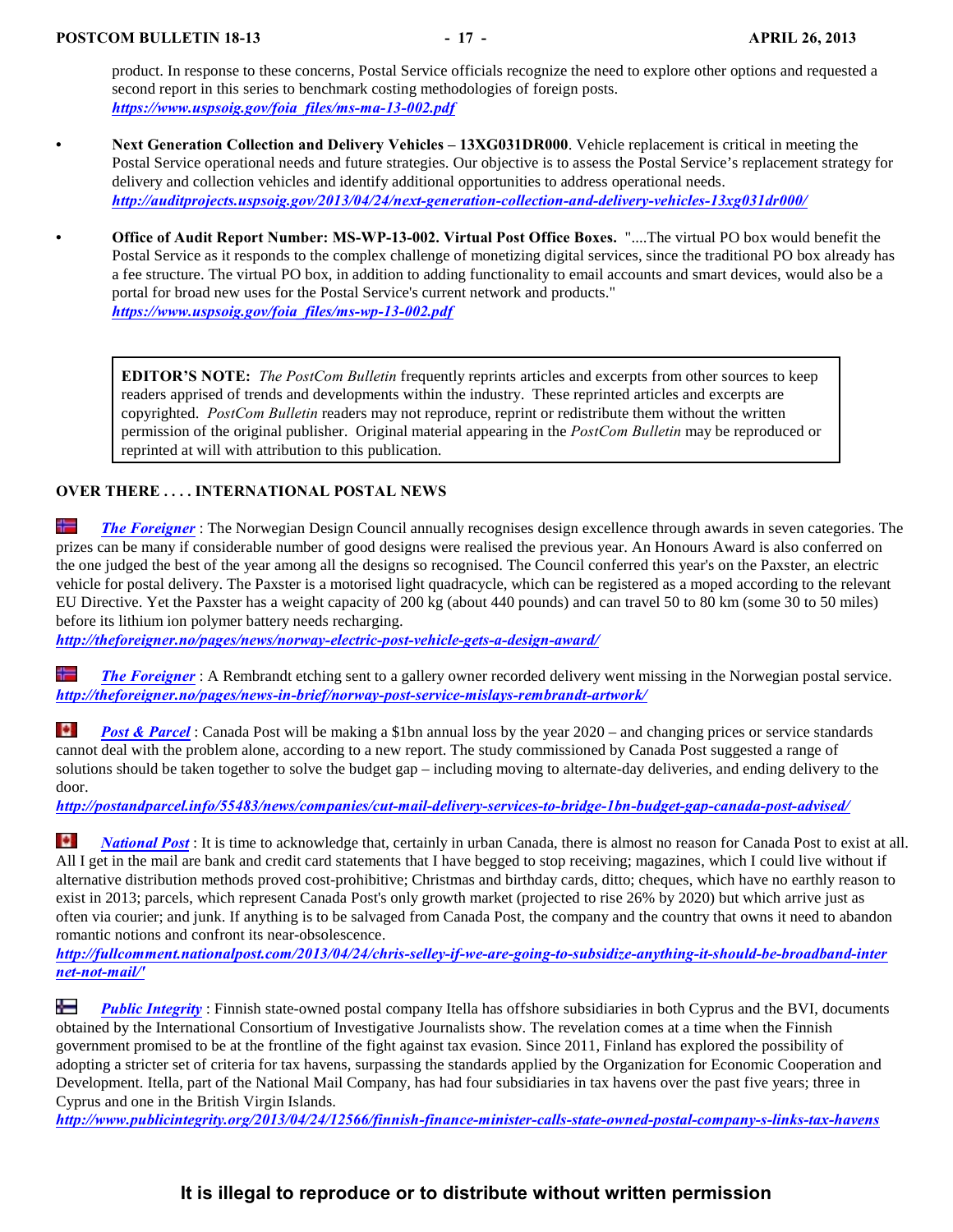# *Spot the GrayHair Difference!*

# Here are the first 6 differences that will make a difference on how you mail.

- We built a platform to support your [business needs for addressing, mailing](http://www.grayhairsoftware.com/selectsolutions.html)  and reporting.
- [We offer hybrid mail services that](http://www.grayhairsoftware.com/global-hybrid-mail.html) cover the entire globe.
- [We track over 20 Billion connections](http://www.grayhairsoftware.com/owners-mail-tracking-outbound.html) annually that convert data into decisions.
- We offer 400 combined years [of experience in solving direct](http://www.grayhairsoftware.com/team.html)  marketing and postal issues.
- [We provide mail service providers](http://www.grayhairsoftware.com/resellers.html) with solutions to enhance their market share.
- We innovated [InHome™ mail](http://www.grayhairsoftware.com/owners-mail-tracking-outbound.html) [dating](http://www.grayhairsoftware.com/owners-mail-tracking-outbound.html), [postage reconciliation,](http://www.grayhairsoftware.com/owners-postage-reconcilliation-mailreport.html) [mail](http://www.grayhairsoftware.com/owners-dedicated-mail-monitoring-mailwatch.html) [monitoring](http://www.grayhairsoftware.com/owners-dedicated-mail-monitoring-mailwatch.html) and [postal simplification](http://www.grayhairsoftware.com/owners-mail-dat-file-validation-mailvalidator.html).



When you spot the 6 differences in the pictures above, send an email to bobby@grayhairsoftware.com. We will pick 6 winners at random to receive a Dunkin' Donuts® Gift Card.

# Last Week To Win!

Phone 866-507-9999 Email info@grayhairsoftware.com





# *We turn Data into Decisions.*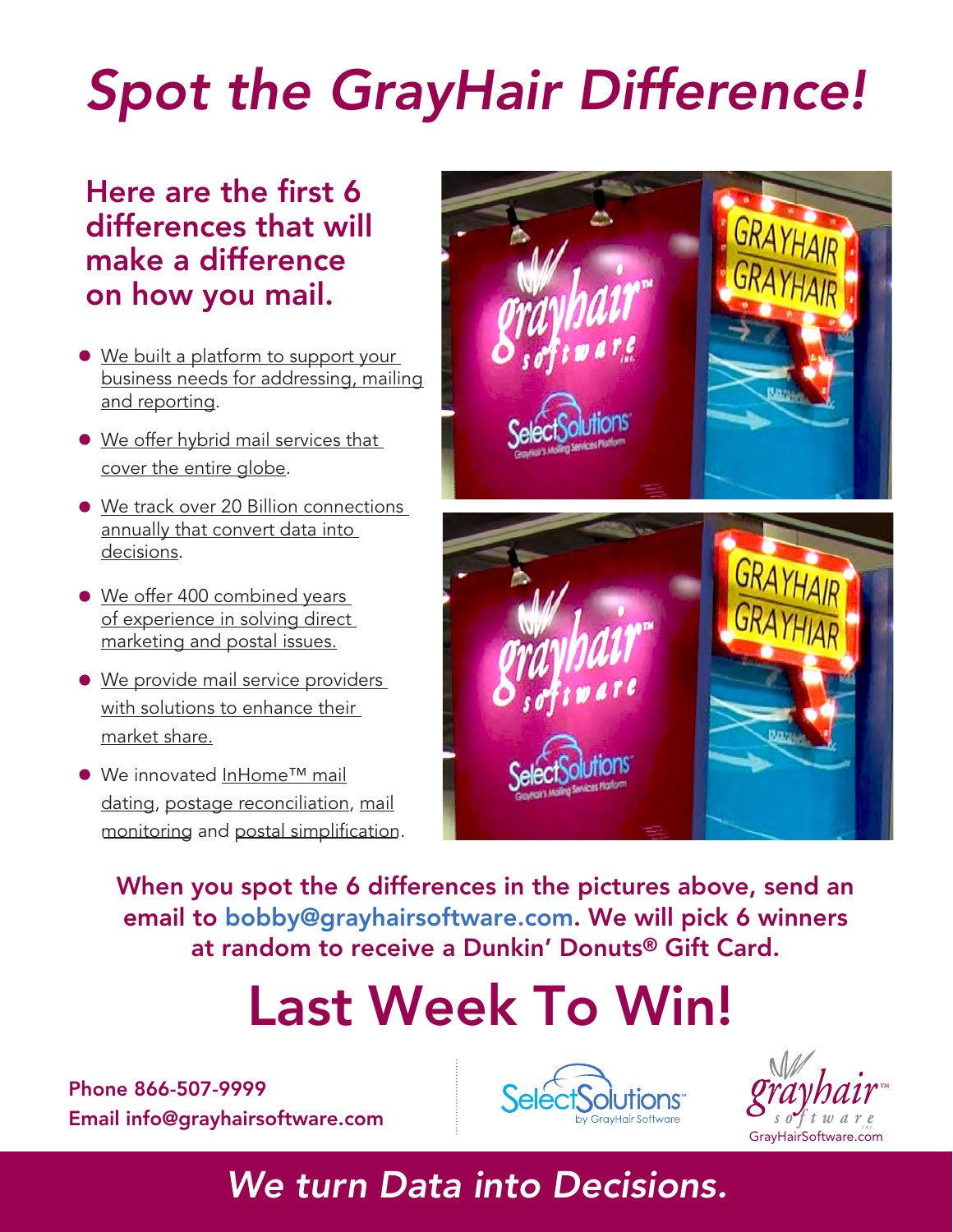ne. *[O Canada](http://o.canada.com/2013/04/24/canada-post-says-they-hold-trademark-on-the-words-postal-code/)* : In a stunning update to the lawsuit currently underway between Canada Post and Geolytica, the firm which runs Geocoder.ca, Canada Post now claims they also own the common word pair "postal code." In an amended statement of claim, filed this week in federal court, Canada Post is expanding their original claim — that they own the copyright to postal codes — against Geolytica to include not just copyright violations but trademark violations.

*<http://o.canada.com/2013/04/24/canada-post-says-they-hold-trademark-on-the-words-postal-code/>*

le. *[PRNewswire](http://www.prnewswire.com/news-releases-test/what-kind-of-postal-service-will-you-need-in-the-future---canada-post-poses-question-to-canadians-in-public-online-forum-204471301.html?)* : Canada Post has launched a public online forum for Canadians to join a national conversation that will help shape future postal services. The launch of the public forum follows the April 23 release of a Conference Board of Canada report entitled "The future of postal services in Canada." The report projects Canada Post may lose almost \$1 billion a year by 2020 as a result of relentless declines in Lettermail volumes. As Canadians have changed how they use the postal system, Canada Post is seeking their views on how to transform the business in order to meet their current and future needs. The Corporation is aware of the important role it plays in connecting Canadians, in urban and rural Canada, in the North and as an enabler for small businesses. Canadians will be able to share their thoughts in two ways. They can submit their comments on the Canada Post website (canadapost.ca) and click on The Future of Canada Post or they can write to the address below: THE FUTURE OF CANADA POST, 2701 RIVERSIDE DR SUITE N0800, OTTAWA ON K1A 0B1

*[http://www.prnewswire.com/news-releases-test/what-kind-of-postal-service-will-you-need-in-the-future---canada-post-poses-questi](http://www.prnewswire.com/news-releases-test/what-kind-of-postal-service-will-you-need-in-the-future---canada-post-poses-question-to-canadians-in-public-online-forum-204471301.html?) [on-to-canadians-in-public-online-forum-204471301.html?](http://www.prnewswire.com/news-releases-test/what-kind-of-postal-service-will-you-need-in-the-future---canada-post-poses-question-to-canadians-in-public-online-forum-204471301.html?)*

**SCHOOL** *[The Times of India](http://timesofindia.indiatimes.com/city/allahabad/New-services-push-postal-dept-revenue/articleshow/19704837.cms)* : While postal department is pushing for modernisation of its services, its revenue has also increased. Allahabad postal region earned revenue of more than one billion rupees in the last financial year. Other than transmission of letters and selling postage stamps, the department also provides services like banking, insurance and other financial services. *<http://timesofindia.indiatimes.com/city/allahabad/New-services-push-postal-dept-revenue/articleshow/19704837.cms>*

M. *[AGI](http://www.agi.it/english-version/business/elenco-notizie/201304231949-eco-ren1102-antitrust_rules_against_postal_services_incumbent_on_vat?)* : Italy's antitrust authority ruled on Tuesday that Poste Italiane SpA has six months to apply VAT to its services. *[http://www.agi.it/english-version/business/elenco-notizie/201304231949-eco-ren1102-antitrust\\_rules\\_against\\_postal\\_services\\_inc](http://www.agi.it/english-version/business/elenco-notizie/201304231949-eco-ren1102-antitrust_rules_against_postal_services_incumbent_on_vat?) [umbent\\_on\\_vat?](http://www.agi.it/english-version/business/elenco-notizie/201304231949-eco-ren1102-antitrust_rules_against_postal_services_incumbent_on_vat?)*

ľ **[Postal Technology International](http://postaltechnologyinternational.com/news.php?NewsID=48316)**: KEBA has launched its KePol automated logistics system in the Czech Republic that will be operated by Kouzelna Almara and will be used for the company's parcel deliveries and those of other selected e-shop partners. The e-commerce market in the Czech Republic is growing rapidly with a corresponding, ongoing increase in parcel volume. Kouzelna Almara is looking to provide its customers with a genuine value added service, allowing them to collect their parcels at their own convenience 24/7. It is here that KEBA parcel automation provides a genuine customer advantage, as delivery and recipient availability are no longer inter-connected processes. This is one of the key benefits that will provide Kouzelna Almara with a competitive lead in the market.

*<http://postaltechnologyinternational.com/news.php?NewsID=48316>*

읡 **[Daily Telegraph](http://www.telegraph.co.uk/news/politics/10013586/Tens-of-millions-of-bills-and-credit-statements-could-go-undelivered-in-biggest-mail-stoppage-for-six-years.html)**: Tens of millions of bills and credit statements could go undelivered by Royal Mail after postal unions said they were planning their biggest programme of industrial unrest for six years.

*[http://www.telegraph.co.uk/news/politics/10013586/Tens-of-millions-of-bills-and-credit-statements-could-go-undelivered-in-bigge](http://www.telegraph.co.uk/news/politics/10013586/Tens-of-millions-of-bills-and-credit-statements-could-go-undelivered-in-biggest-mail-stoppage-for-six-years.html) [st-mail-stoppage-for-six-years.html](http://www.telegraph.co.uk/news/politics/10013586/Tens-of-millions-of-bills-and-credit-statements-could-go-undelivered-in-biggest-mail-stoppage-for-six-years.html)*

 $\overline{\phantom{a}}$ *[Financial Times](http://blogs.ft.com/beyond-brics/2013/04/23/russias-post-office-struggles-to-keep-up/)* : Ecommerce is booming in Russia as more people hook up to the internet. But a corresponding surge in parcel volumes is straining the old fashioned postal services to the limit and last week cost the head of the Russian post office his job. The Russian ministry of telecommunications fired Alexander Kiselyov, the chief executive of state owned Pochta Rossii on Friday amid a furore over a breakdown in parcel deliveries. Kiselyov, who has headed the post office since 2009, will be replaced by Dmitry Strashnov, the former head of mobile telephone operator Tele2 Russia, Ria Novosti reported. Kiselyov has been fighting to save his job in recent weeks as a 500 ton backlog of foreign parcels swamped Moscow airports, forcing the authorities to refuse incoming deliveries from overseas. He says the Russian customs services – known for nitpicking surveillance practices – were partly responsible for the chaos. But Pochta Rossii and Kiselyov have taken the flack as angry Russians petitioned online for improvements to the postal service.

*<http://blogs.ft.com/beyond-brics/2013/04/23/russias-post-office-struggles-to-keep-up/>*

*[The Moscow News](http://themoscownews.com/russianews/20130419/191452481/Russian-postal-service-chief-sacked.html)* : Pochta Rossii Chief Executive Alexander Kiselyov has been sacked, Russia's Communications Ministry said Friday, in an apparent response to mounting accusations of inefficiency as Russia's postal service struggled to deal with hundreds of tons of backlogged international packages. Kiselyov has been replaced by Dmitry Strashnov, former CEO of telecoms operator Tele2 Russia, who quit the job on the eve of the purchase of the former subsidiary of the Swedish Tele2 by the VTB Bank. He is the fifth person to head Pochta Rossii since 2007. But the problems at the postal service go deeper than its leadership, an expert said. "Unfortunately, this won't help," Kirill Kabanov, head of the National Anti-Corruption Committee told The Moscow New. "There is still lack of a development strategy, it's connected to corruption." Russia's postal service has increasingly been under fire for delays and inefficiency, with up to 20 percent of correspondences not reaching their addressees on time, according to figures from the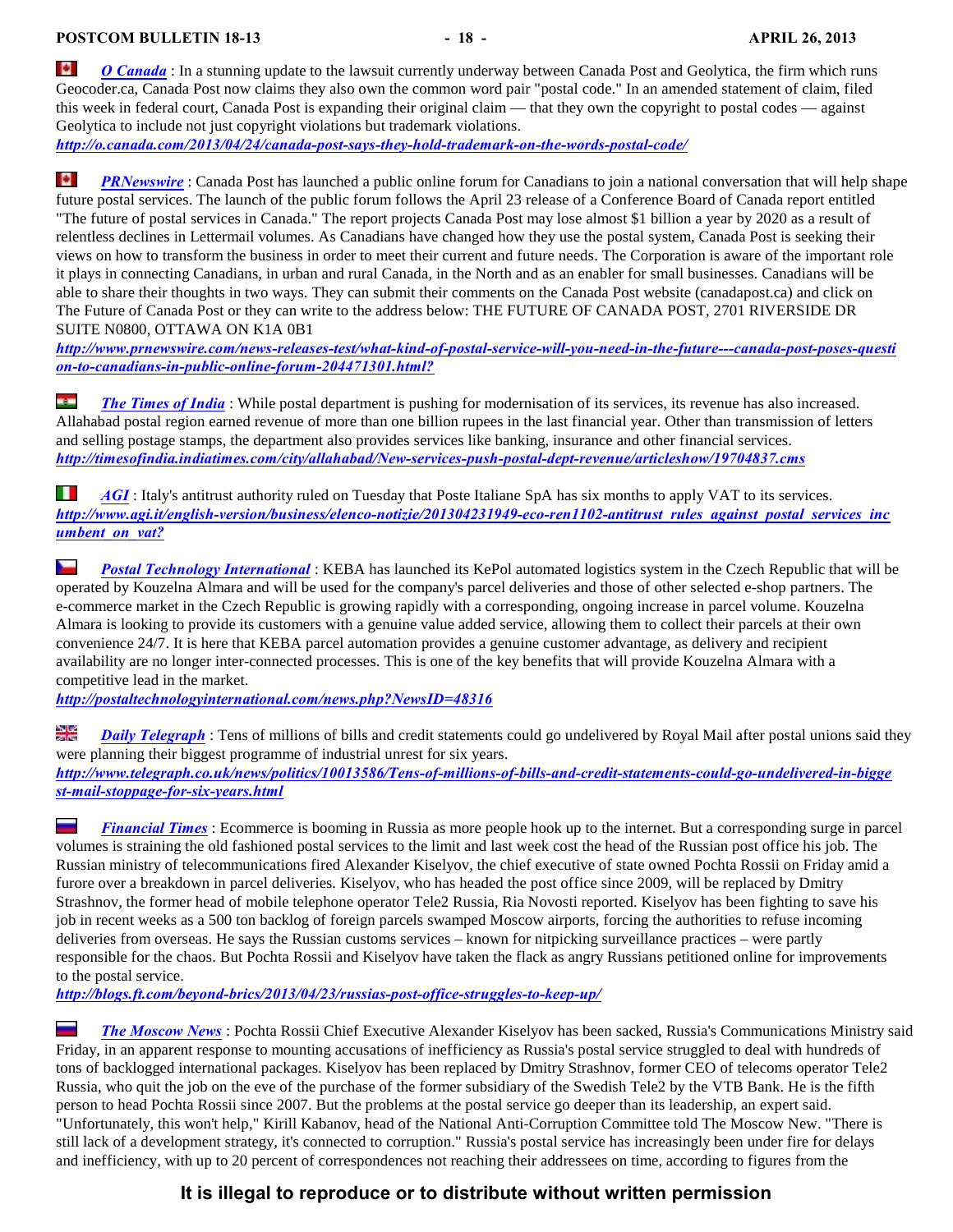Communications Ministry. But problems are exacerbated by a worn-out Soviet-era infrastructure. Out of 42,000 postal departments, 70 percent are operating at a loss. Meanwhile, 65 percent of correspondence is still sorted by hand, according to RIA Novosti. Last week, the government ordered Pochta Rossii to be transferred under the direct control of the Communications Ministry in an attempt to improve efficiency, according to an official statement posted on the government's site. *<http://themoscownews.com/russianews/20130419/191452481/Russian-postal-service-chief-sacked.html>*

l e i *[Dawn.com](http://dawn.com/2013/04/23/regulator-for-courier-business-in-the-offing/)* : With mushroom growth and booming business of courier companies, the government is considering setting up of Pakistan Private Courier Services Regulatory Authority (PPCSRA) to regulate and monitor courier services for improved competition, revenue collection and consumer protection. The ministries of finance, postal services, law and justice and interior are currently in consultation process for finalisation of legislation that could be put in place through a presidential ordinance or an act of parliament after May 11 general elections. The proposed regulatory authority would not only regulate the functions of courier and cargo services but also generate funds for the government and set tariffs for courier services in a transparent and fair manner.

*<http://dawn.com/2013/04/23/regulator-for-courier-business-in-the-offing/>*

TO. *[Wall Street Journal](http://online.wsj.com/article/PR-CO-20130423-909593.html?mod=googlenews_wsj)* : Technology is having a dramatic impact on how Canadians use postal services, and the resulting decline in mail volume is projected to push Canada Post to an annual operating loss of \$1 billion by 2020. A Conference Board of Canada report, The Future of Postal Service in Canada, looks at how the needs and expectations of Canadian households and businesses are evolving, and assesses a range of options that could enable Canada's postal service to remain self-sustaining in the digital age. *[http://online.wsj.com/article/PR-CO-20130423-909593.html?mod=googlenews\\_wsj](http://online.wsj.com/article/PR-CO-20130423-909593.html?mod=googlenews_wsj)*

질년<br>기도 *[Belfast Telegraph](http://www.belfasttelegraph.co.uk/opinion/letters/royal-mail-will-deliver-on-its-service-guarantees-29214369.html)* : In response to claims that privatisation could wreck our postal service, I wanted to point out that, in 2011, parliament passed the Postal Services Act, which set a framework for private investment in Royal Mail. Private investment will still allow Royal Mail to continue to deliver a six-days-a-week service at a uniform price across the country. Royal Mail has an opportunity to grow.

*<http://www.belfasttelegraph.co.uk/opinion/letters/royal-mail-will-deliver-on-its-service-guarantees-29214369.html>*

**[Financial Times](http://www.ft.com/intl/cms/s/0/9f8e8232-a8f4-11e2-bcfb-00144feabdc0.html)**: A Polish delivery company is to launch a service allowing customers to collect their internet purchases from lockers on petrol station forecourts and in supermarket car parks in the UK. The arrival of InPost's service in the UK underlines the proliferation of services that let customers pick up items they have bought on the internet from bricks-and-mortar locations. *<http://www.ft.com/intl/cms/s/0/9f8e8232-a8f4-11e2-bcfb-00144feabdc0.html>*

 $\mathcal{M}_\mathrm{c}$ *[7thSpace](http://7thspace.com/headlines/436333/hk_customs_seizes_counterfeit_clothes_and_accessories_via_postal_channel.html)* : After a series of investigations, Hong Kong Customs on April 18 seized a batch of counterfeit clothes and accessories, worth about \$20,000, that had used the postal service as the delivery channel. *[http://7thspace.com/headlines/436333/hk\\_customs\\_seizes\\_counterfeit\\_clothes\\_and\\_accessories\\_via\\_postal\\_channel.html](http://7thspace.com/headlines/436333/hk_customs_seizes_counterfeit_clothes_and_accessories_via_postal_channel.html)*

SE 1 *[Romanian Insider](http://www.romania-insider.com/romanian-postal-services-supplier-total-post-expands-network-lands-two-large-contracts/80296/)* : Romanian private postal services operator Total Post will expand its distribution network in Romania with 31 new units in the counties of lfov, Arge?, Gala?i, Buzau, Ialomi?a, Olt, Covasna, Bra?ov, Dâmbovi?a and Vâlcea. The company managed to sign two important contracts with clients in the utilities and the telecom areas, which will bring an additional 17 million deliveries a year.

*<http://www.romania-insider.com/romanian-postal-services-supplier-total-post-expands-network-lands-two-large-contracts/80296/>*

F *[Asia Pacific Future Gov](http://www.futuregov.asia/articles/2013/apr/22/bahrain-post-releases-app-tracking-packages/)* : Bahrain Post has partnered with the eGovernment Authority of Bahrain to launch a mobile service for package tracking. Customers can enter their 13 digit 'mail number' to track their shipments online through Bahrain's egovernment portal, or through a smartphone app, available free for Android and iOS-based phones. Users can download this app through the mobile section of the egovernment portal.

*<http://www.futuregov.asia/articles/2013/apr/22/bahrain-post-releases-app-tracking-packages/>*

질년<br>지도 *[Financial Times](http://www.ft.com/intl/cms/s/0/b01b7e80-a916-11e2-a096-00144feabdc0.html)* : Postal union leaders are threatening to ballot members on boycotting deliveries for Royal Mail's rivals, in a move that could muddy the waters over privatisation of the state-owned postal operator. The Communication Workers Union's annual conference later this month will discuss a timetable for a consultative ballot of its 150,000 Royal Mail members to introduce a ban on the grounds that rivals are competing unfairly by "cherry-picking" profitable bulk mail contracts. *<http://www.ft.com/intl/cms/s/0/b01b7e80-a916-11e2-a096-00144feabdc0.html>*

Ť *[Post & Parcel](http://postandparcel.info/55339/news/it/post-danmark-to-install-300-parcel-terminals-in-coop-stores/)* : Post Danmark has agreed a partnership with nationwide convenience stores chain Coop to offer in-store parcel collection. The alliance will see Denmark's designated postal operator installing 300 automated package locker terminals in Coop stores where Internet shoppers can pick up their parcels.

*<http://postandparcel.info/55339/news/it/post-danmark-to-install-300-parcel-terminals-in-coop-stores/>*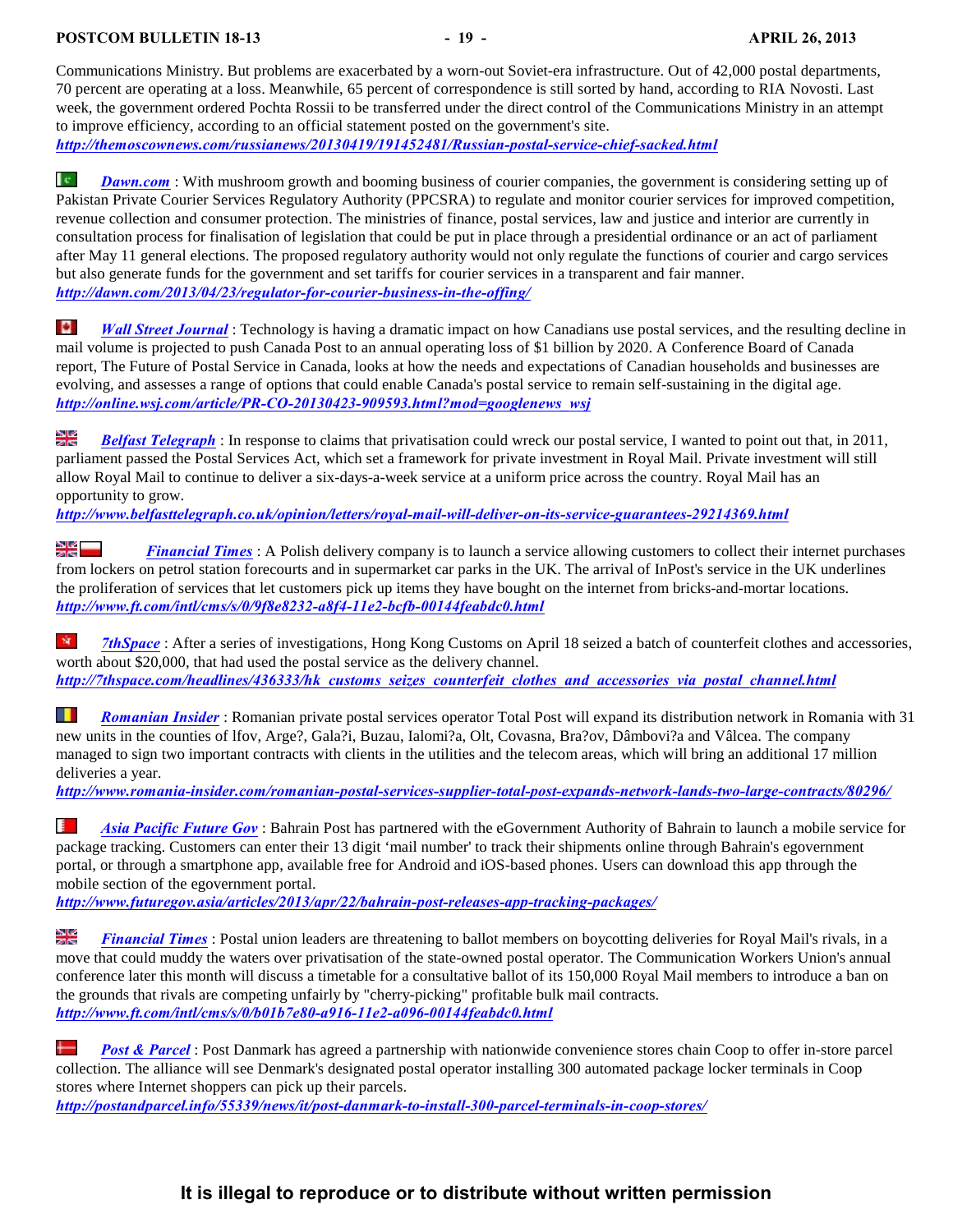#### <span id="page-20-0"></span>**POSTAL PREVIEWS**

- April 28-May 1, 2013: **MAILCOM ' 13.** Tropicana Hotel & Casino, Atlantic City, NJ. For more information visit *[www.mailcom.org](http://www.mailcom.org)* or email Lance Humphries, Managing Director *[LJHumphries@msn.com](mailto:LJHumphries@msn.com.)*.
- May 1, 2013: **PostCom Webinar: "Accessing & Understanding Mail Quality Reporting".** Join the Association for Postal Commerce for a FREE webinar with Arlene Zisow, USPS Business Mail Support Analyst, and Steven Krejcik, Director of Strategic Technical Business Development for Pitney Bowes Presort Services, Inc. who will describe how to navigate the Microstrategy reports. You will get a good understanding of the report data elements, and how the reports can be used to improve mail and data quality. Webinar scheduled 1:00 to 2:00 pm EDT. Space is limited. Reserve your Webinar seat now at *<https://www1.gotomeeting.com/register/508103937>*
- May, 2013: **USPS & Industry Area Focus Group Meeting.** Eastern Area, TBD. For more information contact Jesus Galvez/Shari Myers (412)-494-2666/(412)-494-3904.
- May 7, 2013: **PostCom Webinar: "Folded Self-Mailers: Review Your Understanding".** We've had several months to integrate the Folded Self-Mailer regulations into our mailing programs, yet there may still be some questions. What paper weight do I use? What's this about panels... and which one should be addressed? What size? Can I still use glue? You can get answers and/or clarifications as you join the Association for Postal Commerce for a FREE webinar as Christine Simone, USPS HQ Business Programs Specialist and Craig Vance, USPS HQ Operations Integration & Support, review the regulations: including how to fold, address, and seal Folded Self-Mailers and Un-enveloped Mailpieces. Webinar scheduled 1:00 to 2:00 pm EDT. Space is limited. Reserve your Webinar seat now at *<https://www1.gotomeeting.com/register/147180689>*
- May 8-9, 2013: ACMA 6<sup>th</sup> Annual National Catalog Forum. Washington Plaza Hotel, Washington, DC. For more information contact Catherine Roden, Assistant Director, American Catalog Mailers Association, 800-509-9514 email [croden@catalogmailers.org](mailto:croden@catalogmailers.org) or visit [www.catalogmailers.org](http://www.catalogmailers.org.).
- May 14-16, 2013: **Mailers Technical Advisory Committee.** Washington, DC. *USPS Leadership Forums for Stakeholders* will be held on Tuesday afternoon, May 14; *MTAC Focus Group Sessions* are scheduled for all day Wednesday, May 15. The only activities related to MTAC on Thursday May 16 are the MTAC Leadership meeting, and various work group and task team meetings, which typically are not publicized except to members. For more information, email *[mtac@usps.gov](mailto:mtac@usps.gov)*

- May 16, 2013: **decision/analysis partners 2013 Free Postal Webinar Series.** Designed for advanced and emerging economy postal operators. **Measuring Postal Performance.** For more information visit *[http://www.decisionanalysis.net](http://www.decisionanalysis.net.)*
- May 15-17, 2013: 32<sup>nd</sup> Annual Eastern Conference. Shawnee Inn, Shawnee on Delaware, PA. For more information visit *[http://crri.rutgers.edu](http://crrirutgers.edu.)*
- May 29-June 1, 2013: 21<sup>st</sup> Conference on Postal and Delivery Economics . Portmarnock Hotel and Golf Links, Portmarnock, County Dublin, Ireland. For more information visit *[http://crri.rutgers.edu](http://crri.rutgers.edu.)*.
- June 4-5, 2013: **PostCom Board of Directors Meeting.** Hilton Old Town Alexandria, 1767 King Street, Alexandria, VA 22314. For more information, contact Caroline Miller at PostCom on 703-524-0096 or via email at *[cmiller1@postcom.org](mailto:cmiller1@postcom.org)*

June 5-6, 2013: **IDEAlliance's Spectrum Conference.** AMA Conference Center - Chicago - 8655 West Higgins Road, Chicago, IL 60631. For more information visit *[www.IDEAlliance.org](http://www.IDEAlliance.org)*

- June 19-21, 2013: **CRRI 26 Annual Western Conference.** Hyatt Regency Monterey, Monterey CA. For more information **th** visit *[http://crri.rutgers.edu](http://crri.rutgers.edu.)*.
- June 20, 2013: **USPS & Industry Area Focus Group Meeting.** Northeast Area, New York City JAF PO. For more information contact Len rooke/Marc Riley (860) 285-7391/(617) 654-5784.
- June 20, 2013: **decision/analysis partners 2013 Free Postal Webinar Series.** Designed for advanced and emerging economy postal operators. **Evaluating Postal Automation for Middle Income Countries.** For more information visit *[http://www.decisionanalysis.net](http://www.decisionanalysis.net.)*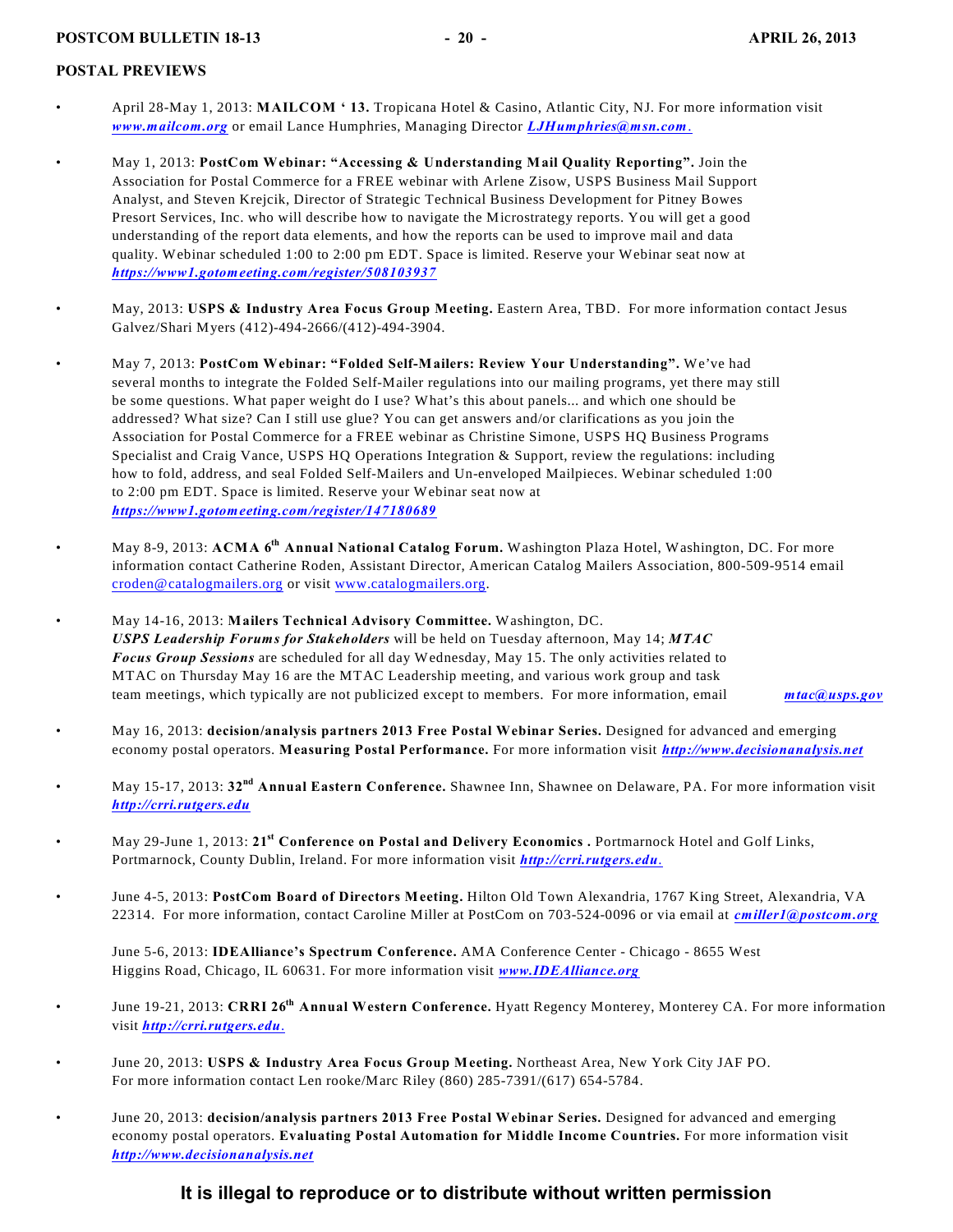#### **POSTCOM BULLETIN 18-13** - 21 - APRIL 26, 2013

- June 25-28, 2013: **AMSP Annual Conference.** Rancho Bernardo Inn, San Diego, CA. For more information visit *[www.amsp.org](http://www.amsp.org)*
- June 25, 2013: **USPS & Industry Area Focus Group Meeting.** Southern Area, Tampa FL, For more information contact Pat Lewis (212)-267-3147.
- June 26, 2013: **USPS & Industry Area Focus Group Meeting.** Capital Metro Area, Charlotte P&DC. For more information contact Ivy Jackson (301)-548-1476.
- July 18, 2013: **decision/analysis partners 2013 Free Postal Webinar Series.** Designed for advanced and emerging economy postal operators. **Improving Delivery Management.** For more information visit *[http://www.decisionanalysis.net](http://www.decisionanalysis.net.)*
- July 23, 2013: **USPS & Industry Area Focus Group Meeting.** Southern Area, Tampa FL. For more information contact Pat Lewis, (214) 267-3147.
- August 7, 2013: **USPS & Industry Area Focus Group Meeting.** Western Area, Minneapolis, MN. For more information contact Pattie Herrera/Ben Alba (303) 313-5406/(303) 313-5030.
- August 15, 2013: **decision/analysis partners 2013 Free Postal Webinar Series.** Designed for advanced and emerging economy postal operators. **Are Parcel Terminals for You?** For more information visit *[http://www.decisionanalysis.net](http://www.decisionanalysis.net.)*
- August 27-29, 2013: **Mailers Technical Advisory Committee.** Washington, DC. *USPS Leadership Forums for Stakeholders* will be held on Tuesday afternoon, August 27; *MTAC Focus Group Sessions* are scheduled for all day Wednesday, August 28. The only activities related to MTAC on Thursday August 29 are the MTAC Leadership meeting, and various work group and task team meetings, which typically are not publicized except to members. For more information, email *[mtac@usps.gov](mailto:mtac@usps.gov)*

- September 19-20, 2013: **2013 CSA Invitational Postal Seminar.** Annapolis, MD. For more information contact Jody Berenblatt, GrayHair Advisors by phone 856-313-3847 or via email at [jody@grayhairadvisors.com](mailto:jody@grayhairadvisors.com)
- September 19, 2013: **decision/analysis partners 2013 Free Postal Webinar Series.** Designed for advanced and emerging economy postal operators. **The Concept of Postal Platform and its Applications.** For more information visit *[http://www.decisionanalysis.net](http://www.decisionanalysis.net.)*
- October 1-2, 2013: **PostCom Board of Directors Meeting.** Venable LLP Building, 575 Seventh Street, NW, Washington, DC. For more information, contact Caroline Miller at PostCom by phone 703-524-0096 or via email at *[cmiller1@postcom.org](mailto:cmiller1@postcom.org)*
- October 3, 2013: **USPS & Industry Area Focus Group Meeting.** Northeast Area, Boston MA P&DC. For more information contact Len Rooke/Marc Riley (860) 285-7391/(617) 654-5784.
- October 12-17, 2013: **DMA 2013.** McCormick Place West, Chicago, IL. For more information visit *[www.the-dma.org](http://www.the-dma.org)*
- October 17, 2013: **decision/analysis partners 2013 Free Postal Webinar Series.** Designed for advanced and emerging economy postal operators. **Carrier Owned Delivery Routes.** For more information visit *[http://www.decisionanalysis.net](http://www.decisionanalysis.net.)*

The PostCom Bulletin is distributed as a complimentary service by one of PostCom's members, NetGram Inc. NetGram serves the messaging industry with synchronized electronic and hard-copy delivery of important customer, supplier and employee communications through their patented E-mail Bridge. For more information on NetGram or its E-mail Bridge service, visit the NetGram web site at http://www.netgram.com or call 760-635-0801.